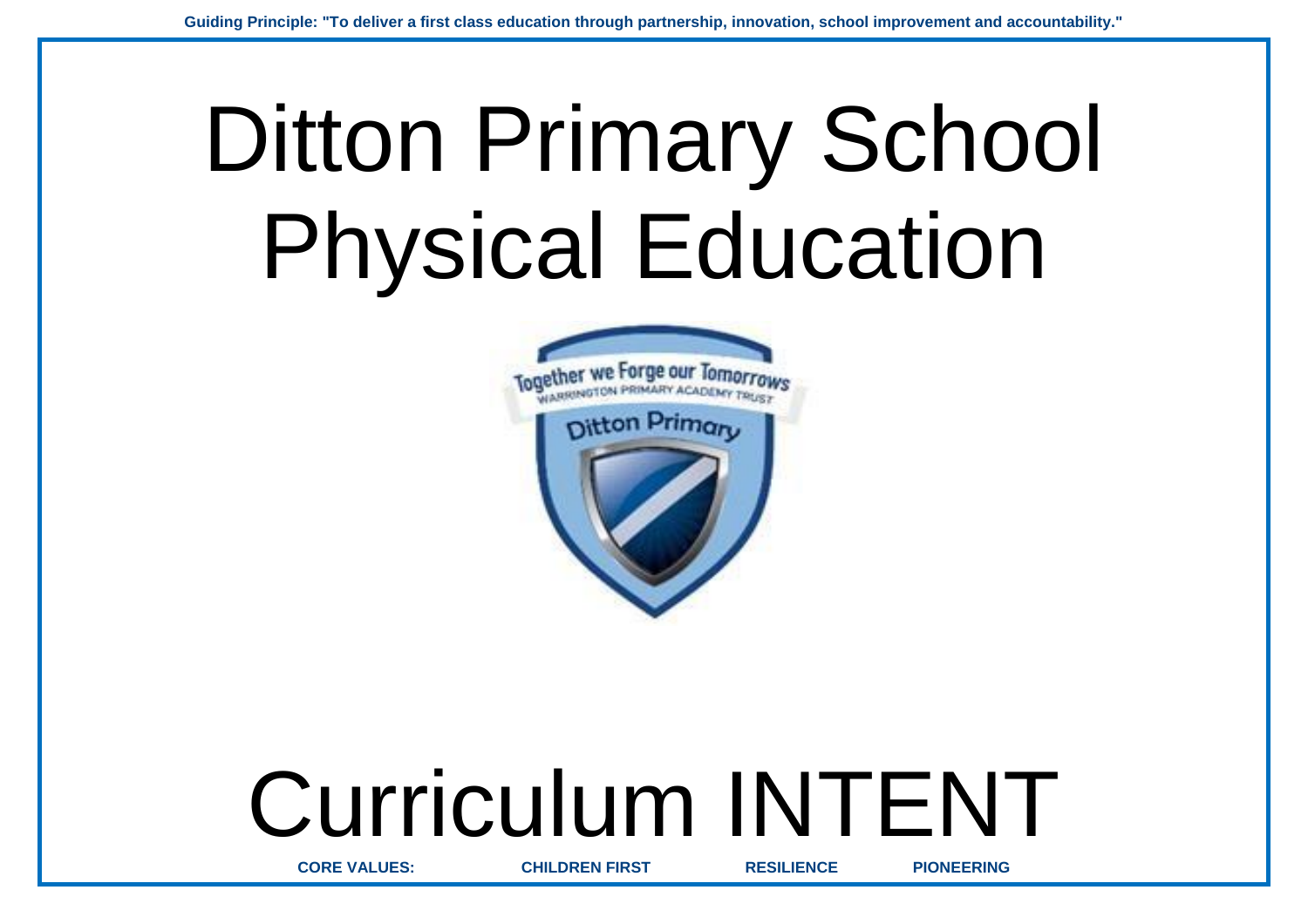| Ditton Primary School-PE progression through EYFS                                                                                                                                                                                                                                                                                                                                                                                                                                                                     |                                                                                                                                                                                                                                                                                                                               |                                                                                                                                                                                                                                                                                                                                                                                                                                                                                       |                                                                                                                                                                                                                                                                                                                                                                                                         |                                                                                                                                                                                                                                                                                                                                                     |                                                                                                                                                                                                                                                                                                                                                                                            |                                                                                                                                                                                                                                                                             |                                                                                                                                                                                                                                                                                            |
|-----------------------------------------------------------------------------------------------------------------------------------------------------------------------------------------------------------------------------------------------------------------------------------------------------------------------------------------------------------------------------------------------------------------------------------------------------------------------------------------------------------------------|-------------------------------------------------------------------------------------------------------------------------------------------------------------------------------------------------------------------------------------------------------------------------------------------------------------------------------|---------------------------------------------------------------------------------------------------------------------------------------------------------------------------------------------------------------------------------------------------------------------------------------------------------------------------------------------------------------------------------------------------------------------------------------------------------------------------------------|---------------------------------------------------------------------------------------------------------------------------------------------------------------------------------------------------------------------------------------------------------------------------------------------------------------------------------------------------------------------------------------------------------|-----------------------------------------------------------------------------------------------------------------------------------------------------------------------------------------------------------------------------------------------------------------------------------------------------------------------------------------------------|--------------------------------------------------------------------------------------------------------------------------------------------------------------------------------------------------------------------------------------------------------------------------------------------------------------------------------------------------------------------------------------------|-----------------------------------------------------------------------------------------------------------------------------------------------------------------------------------------------------------------------------------------------------------------------------|--------------------------------------------------------------------------------------------------------------------------------------------------------------------------------------------------------------------------------------------------------------------------------------------|
|                                                                                                                                                                                                                                                                                                                                                                                                                                                                                                                       | PD: Gross Motor Skills/ Fine Motor Skills / EAD: Being Imaginative                                                                                                                                                                                                                                                            |                                                                                                                                                                                                                                                                                                                                                                                                                                                                                       |                                                                                                                                                                                                                                                                                                                                                                                                         |                                                                                                                                                                                                                                                                                                                                                     |                                                                                                                                                                                                                                                                                                                                                                                            |                                                                                                                                                                                                                                                                             |                                                                                                                                                                                                                                                                                            |
| $\bullet$                                                                                                                                                                                                                                                                                                                                                                                                                                                                                                             | <b>Playing &amp; Exploring - Engagement</b><br>Finding out & exploring                                                                                                                                                                                                                                                        | $\bullet$                                                                                                                                                                                                                                                                                                                                                                                                                                                                             | <b>Active Learning - Motivation</b><br>Being involved & concentrating                                                                                                                                                                                                                                                                                                                                   |                                                                                                                                                                                                                                                                                                                                                     | $\bullet$                                                                                                                                                                                                                                                                                                                                                                                  | <b>Creating &amp; Thinking Critically - Thinking</b><br>Having their own ideas (creative thinking)                                                                                                                                                                          |                                                                                                                                                                                                                                                                                            |
| $\bullet$                                                                                                                                                                                                                                                                                                                                                                                                                                                                                                             | Playing with what they know                                                                                                                                                                                                                                                                                                   |                                                                                                                                                                                                                                                                                                                                                                                                                                                                                       | Keep on trying                                                                                                                                                                                                                                                                                                                                                                                          |                                                                                                                                                                                                                                                                                                                                                     |                                                                                                                                                                                                                                                                                                                                                                                            | Making links (building theories)                                                                                                                                                                                                                                            |                                                                                                                                                                                                                                                                                            |
| $\bullet$                                                                                                                                                                                                                                                                                                                                                                                                                                                                                                             | Being willing to 'have a go'                                                                                                                                                                                                                                                                                                  | $\bullet$                                                                                                                                                                                                                                                                                                                                                                                                                                                                             | Enjoying achieving what they set out to do                                                                                                                                                                                                                                                                                                                                                              |                                                                                                                                                                                                                                                                                                                                                     |                                                                                                                                                                                                                                                                                                                                                                                            | Working with ideas (critical thinking)                                                                                                                                                                                                                                      |                                                                                                                                                                                                                                                                                            |
| ELG (PD)                                                                                                                                                                                                                                                                                                                                                                                                                                                                                                              |                                                                                                                                                                                                                                                                                                                               |                                                                                                                                                                                                                                                                                                                                                                                                                                                                                       |                                                                                                                                                                                                                                                                                                                                                                                                         |                                                                                                                                                                                                                                                                                                                                                     |                                                                                                                                                                                                                                                                                                                                                                                            |                                                                                                                                                                                                                                                                             |                                                                                                                                                                                                                                                                                            |
|                                                                                                                                                                                                                                                                                                                                                                                                                                                                                                                       |                                                                                                                                                                                                                                                                                                                               | - Negotiate space & obstacles safely, with consideration for themselves & others                                                                                                                                                                                                                                                                                                                                                                                                      |                                                                                                                                                                                                                                                                                                                                                                                                         |                                                                                                                                                                                                                                                                                                                                                     |                                                                                                                                                                                                                                                                                                                                                                                            |                                                                                                                                                                                                                                                                             |                                                                                                                                                                                                                                                                                            |
|                                                                                                                                                                                                                                                                                                                                                                                                                                                                                                                       |                                                                                                                                                                                                                                                                                                                               | - Demonstrate strength, balance & coordination when playing                                                                                                                                                                                                                                                                                                                                                                                                                           |                                                                                                                                                                                                                                                                                                                                                                                                         |                                                                                                                                                                                                                                                                                                                                                     |                                                                                                                                                                                                                                                                                                                                                                                            |                                                                                                                                                                                                                                                                             |                                                                                                                                                                                                                                                                                            |
|                                                                                                                                                                                                                                                                                                                                                                                                                                                                                                                       |                                                                                                                                                                                                                                                                                                                               | Move energetically, such as running, jumping, dancing, hopping, skipping & climbing                                                                                                                                                                                                                                                                                                                                                                                                   |                                                                                                                                                                                                                                                                                                                                                                                                         |                                                                                                                                                                                                                                                                                                                                                     |                                                                                                                                                                                                                                                                                                                                                                                            |                                                                                                                                                                                                                                                                             |                                                                                                                                                                                                                                                                                            |
| <b>Focus</b>                                                                                                                                                                                                                                                                                                                                                                                                                                                                                                          | Gymnastics                                                                                                                                                                                                                                                                                                                    | Basic movement and games                                                                                                                                                                                                                                                                                                                                                                                                                                                              | Dance                                                                                                                                                                                                                                                                                                                                                                                                   | Fine motor skills                                                                                                                                                                                                                                                                                                                                   |                                                                                                                                                                                                                                                                                                                                                                                            | <b>Health and Self Care</b>                                                                                                                                                                                                                                                 | Vocabulary- To be used daily.                                                                                                                                                                                                                                                              |
|                                                                                                                                                                                                                                                                                                                                                                                                                                                                                                                       | movements                                                                                                                                                                                                                                                                                                                     |                                                                                                                                                                                                                                                                                                                                                                                                                                                                                       |                                                                                                                                                                                                                                                                                                                                                                                                         |                                                                                                                                                                                                                                                                                                                                                     |                                                                                                                                                                                                                                                                                                                                                                                            |                                                                                                                                                                                                                                                                             |                                                                                                                                                                                                                                                                                            |
| Reception<br><b>Skills</b>                                                                                                                                                                                                                                                                                                                                                                                                                                                                                            | • Revise & refine<br>fundamental movements,<br>making changes to body<br>shape, position & pace of<br>movement such as<br>slithering, shuffling, rolling,<br>skipping, hopping & sliding<br>• Combine different<br>movements with ease &<br>fluency<br>• Develop overall body<br>strength, coordination,<br>balance & agility | • Negotiate space successfully<br>when playing racing or chasing<br>games, adjusting speed or<br>changing direction to avoid<br>obstacles<br>• Develop & refine a range of ball<br>skills including: throwing,<br>catching, kicking, batting & aiming<br>· Develop confidence,<br>competence, precision & accuracy<br>with activities that involve a ball<br>• Develop overall body strength,<br>coordination, balance & agility e.g.<br>wheelbarrows, balance bikes &<br>pedal bikes | • Initiates new combinations<br>of movements & gestures to<br>express & respond to<br>feelings, ideas & experiences<br>• Watch & talk about dance<br>& performance art,<br>expressing their feelings &<br>responses<br>· Explore & engage in dance,<br>performing solo or in groups                                                                                                                     | . Develop their small<br>motor skills so that they<br>can use a range of tools<br>competently, safely and<br>confidently.<br>•Suggested tools are<br>pencils for drawing and<br>writing, paintbrushes,<br>scissors, knives, forks and<br>spoons.<br>•Develop the foundations<br>of a handwriting style<br>which is fast, accurate<br>and efficient. |                                                                                                                                                                                                                                                                                                                                                                                            | •Can manage their own<br>personal hygiene<br>• know and talk about the<br>different factors that support<br>their overall health and well<br>being<br>•Can describe the<br>importance of physical<br>activity, healthy eating,<br>toothbrushing, good sleep<br>routines and | Follow, lead, copy, gallop, slither,<br>crawl, kick, catch, throw, push, pat,<br>slither, shuffle, roll, crawl, walk, run,<br>hop, slide, squat, climb, land, stand,<br>jump, balance, space, race, chase,<br>speed, direction, obstacles, stretch,<br>strong, firm, gentle, heavy, floppy |
| Reception<br>Knowledge                                                                                                                                                                                                                                                                                                                                                                                                                                                                                                | Autumn 1<br><b>Animals and Friendships</b><br><b>Autumn 2</b><br><b>Stars and Space</b>                                                                                                                                                                                                                                       |                                                                                                                                                                                                                                                                                                                                                                                                                                                                                       |                                                                                                                                                                                                                                                                                                                                                                                                         | Spring 1<br>Superheroes<br><b>Spring 2</b><br><b>Traditional Tales</b>                                                                                                                                                                                                                                                                              |                                                                                                                                                                                                                                                                                                                                                                                            |                                                                                                                                                                                                                                                                             | Summer 1<br>Growing<br><b>Summer 2</b><br>Seaside                                                                                                                                                                                                                                          |
|                                                                                                                                                                                                                                                                                                                                                                                                                                                                                                                       | . I can climb on large and small equipment<br>. I can balance on a bench, strip of wood or beam<br>. I can adjust my speed to avoid obstacles<br>•I can manage my own personal hygiene such as washing my<br>hands and brushing my teeth.<br>. I can use a variety of mark making tools with control.                         |                                                                                                                                                                                                                                                                                                                                                                                                                                                                                       | . I can travel across balancing equipment using different body<br>parts.<br>•I can give my opinion about a movement or actions and explain<br>what is good and what can be improved.<br>. I can talk about the importance or exercise and sleep<br>. I can throw and catch a ball with accuracy<br>•I can hold my pencil with a dominant hand and write<br>recognisable letters for all set one sounds. |                                                                                                                                                                                                                                                                                                                                                     | . I can ride a balance bike effectively and with control<br>. I can explain a healthy diet and different food combinations<br>•I can write with a clear tripod grip and create accurately formed<br>letters ready for joining.<br>•I can demonstrate skills and techniques to the rest of my class.<br>•I can move in time to music and change my movements in<br>response to what I hear. |                                                                                                                                                                                                                                                                             |                                                                                                                                                                                                                                                                                            |
|                                                                                                                                                                                                                                                                                                                                                                                                                                                                                                                       | <b>Self Evauation</b><br><b>Games</b><br>Dance                                                                                                                                                                                                                                                                                |                                                                                                                                                                                                                                                                                                                                                                                                                                                                                       |                                                                                                                                                                                                                                                                                                                                                                                                         |                                                                                                                                                                                                                                                                                                                                                     |                                                                                                                                                                                                                                                                                                                                                                                            |                                                                                                                                                                                                                                                                             |                                                                                                                                                                                                                                                                                            |
| Children in reception have lots of opportunities to reinforce their developing physical skills through the provision provided both indoors and out. In addition to this they have a weekly PE<br>session in the main school hall which cover, fundamental movement skills, dance, games and gymnastics apparatus work throughout the year. Reception children also transition through<br>to having a PE session with our school sports coach in the spring and summer term in preparation for the Year 1 school year. |                                                                                                                                                                                                                                                                                                                               |                                                                                                                                                                                                                                                                                                                                                                                                                                                                                       |                                                                                                                                                                                                                                                                                                                                                                                                         |                                                                                                                                                                                                                                                                                                                                                     |                                                                                                                                                                                                                                                                                                                                                                                            |                                                                                                                                                                                                                                                                             |                                                                                                                                                                                                                                                                                            |
|                                                                                                                                                                                                                                                                                                                                                                                                                                                                                                                       | <b>CORE VALUES:</b><br><b>CHILDREN FIRST</b><br><b>PIONEERING</b><br><b>RESILIENCE</b>                                                                                                                                                                                                                                        |                                                                                                                                                                                                                                                                                                                                                                                                                                                                                       |                                                                                                                                                                                                                                                                                                                                                                                                         |                                                                                                                                                                                                                                                                                                                                                     |                                                                                                                                                                                                                                                                                                                                                                                            |                                                                                                                                                                                                                                                                             |                                                                                                                                                                                                                                                                                            |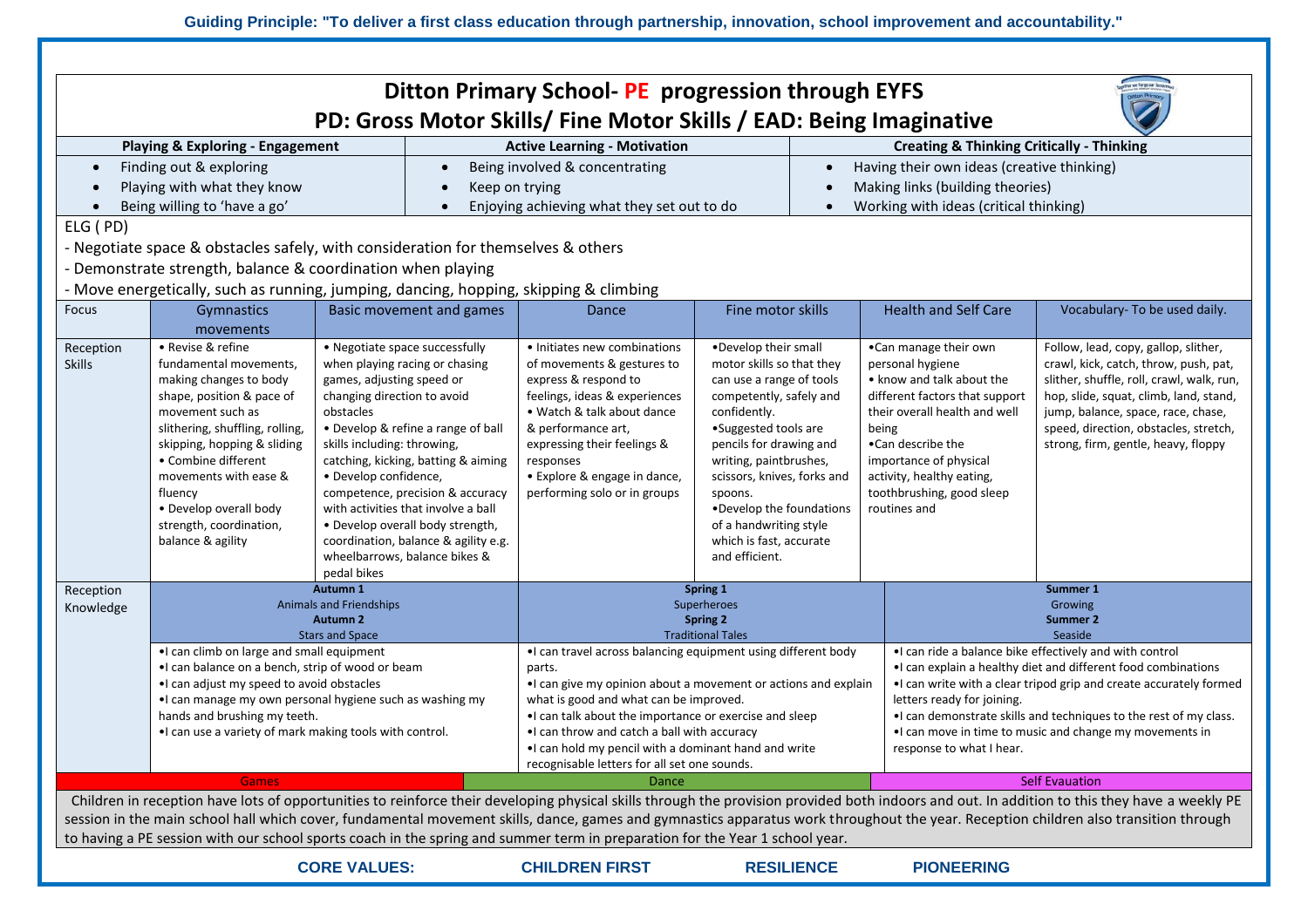### **Purpose of study**

A high-quality physical education curriculum inspires all pupils to succeed and excel in competitive sport and other physically-demanding activities. It should provide opportunities for pupils to become physically confident in a way which supports their health and fitness. Opportunities to compete in sport and other activities build character and help to embed values such as fairness and respect.

## **Aims**

The national curriculum for physical education aims to ensure that all pupils:

- develop competence to excel in a broad range of physical activities
- are physically active for sustained periods of time
- engage in competitive sports and activities
- lead healthy, active lives.

#### **Attainment targets**

By the end of each key stage, pupils are expected to know, apply and understand the matters, skills and processes specified in the relevant programme of study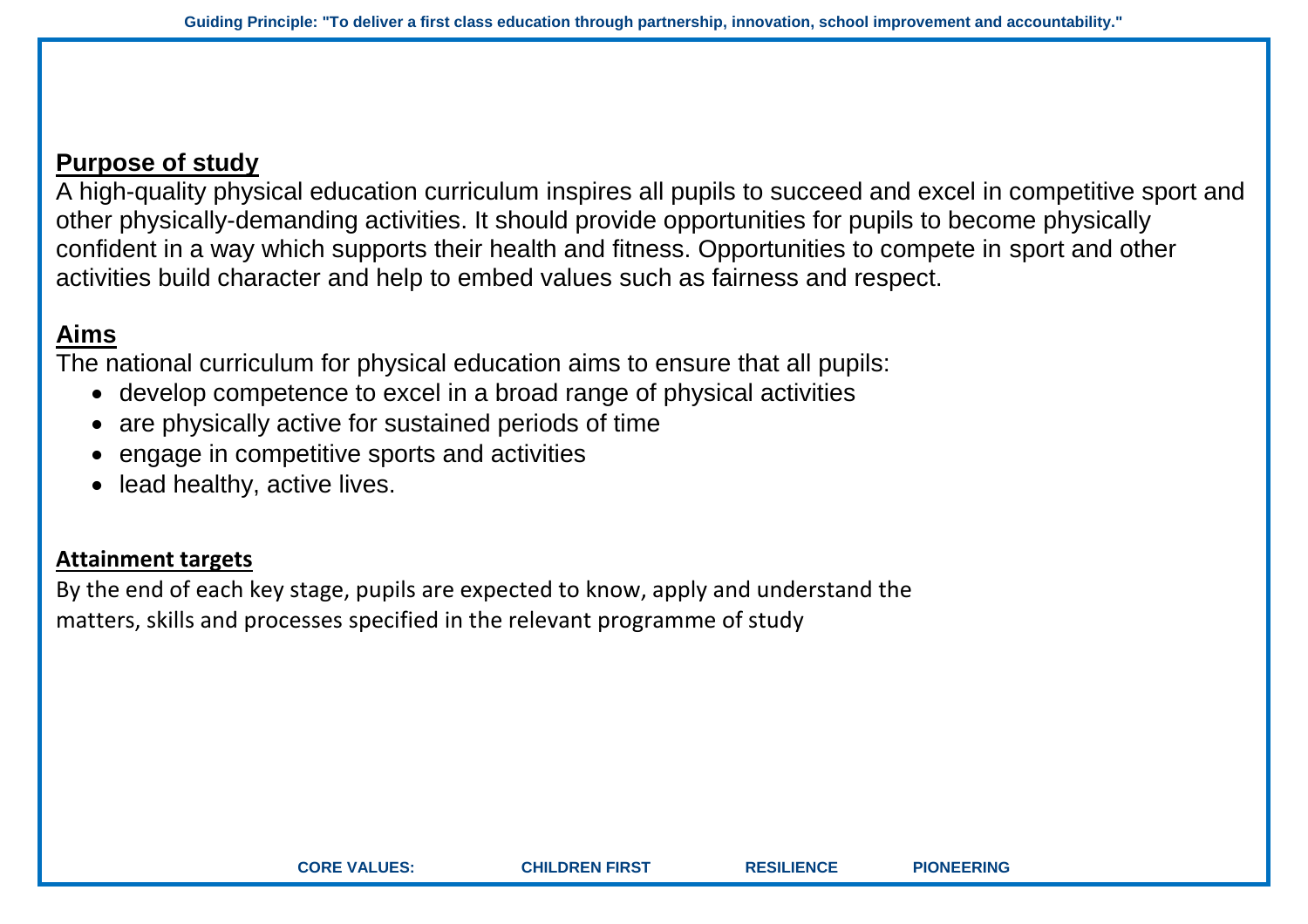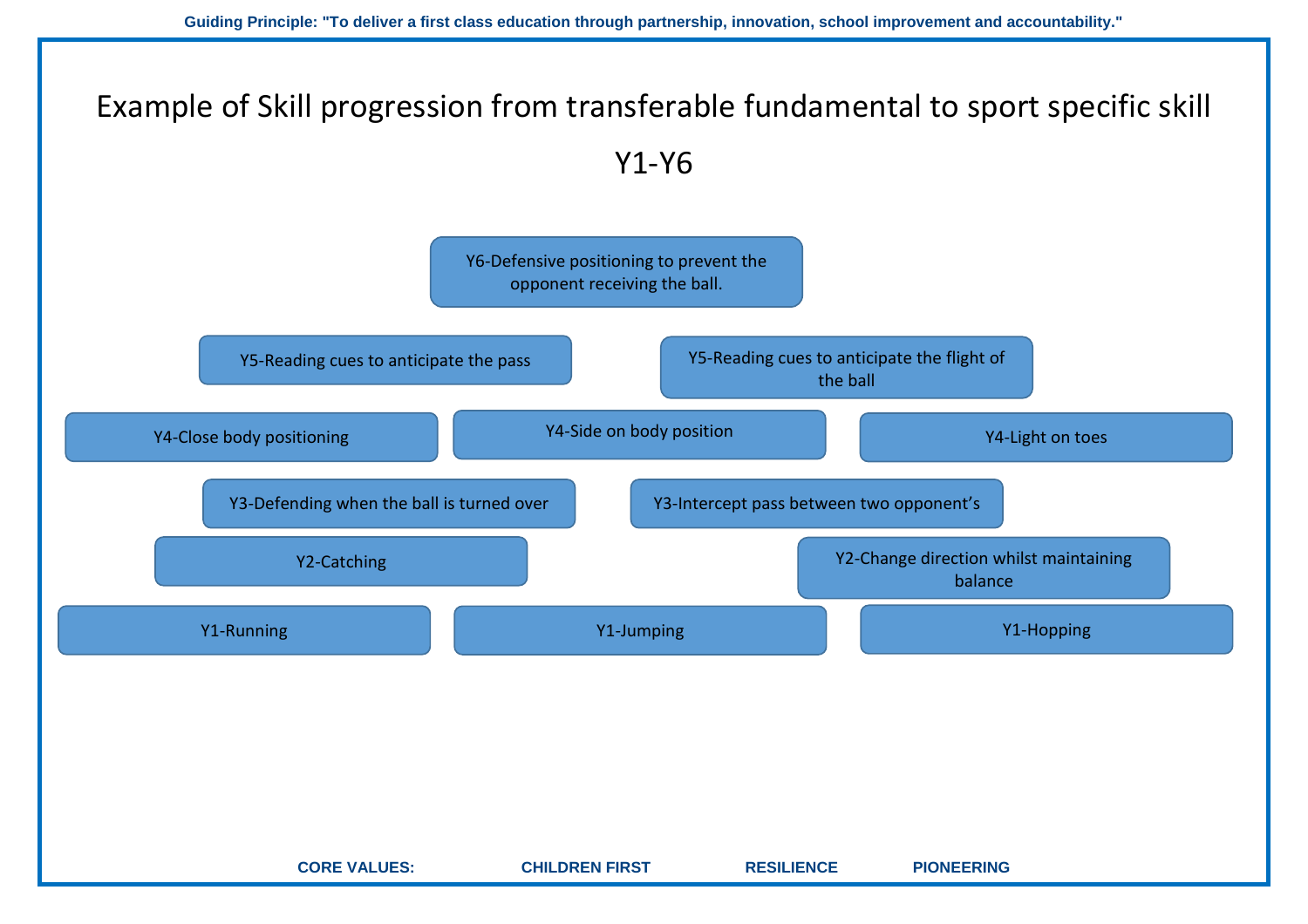| Year 1: PE skills progression                                                                 |                                                                  |
|-----------------------------------------------------------------------------------------------|------------------------------------------------------------------|
| <b>KS1: Subject content</b>                                                                   | <b>Self-evaluating Performance</b>                               |
| Pupils should develop fundamental movement skills, become increasingly competent and          | Watch and describe performances.                                 |
| confident and access a broad range of opportunities to extend their agility, balance and      |                                                                  |
| coordination, individually and with others. They should be able to engage in competitive      | Begin to say how they could improve.                             |
| (both against self and against others) and co-operative physical activities, in a range of    |                                                                  |
| increasingly challenging situations.                                                          |                                                                  |
| Pupils should be taught to:                                                                   |                                                                  |
| master basic movements including running, jumping, throwing and catching, as well             |                                                                  |
| as developing balance, agility and co-ordination, and begin to apply these in a range         |                                                                  |
| of activities                                                                                 |                                                                  |
| participate in team games, developing simple tactics for attacking and defending<br>$\bullet$ |                                                                  |
| perform dances using simple movement patterns                                                 |                                                                  |
| <b>Game related Skill acquisition-</b>                                                        | <b>Game related vocabulary</b>                                   |
| Using hitting skills in a game.                                                               | Actions                                                          |
| Practise basic striking, sending and receiving.                                               | Throw                                                            |
| Throw underarm and overarm.                                                                   | Catch                                                            |
| Catch and bounce a ball.                                                                      | Pass                                                             |
| Use rolling skills in a game.                                                                 | Receive                                                          |
| Practise accurate throwing and consistent catching.                                           | <b>Bounce</b>                                                    |
| Travel with a ball in different ways.                                                         | Roll                                                             |
| Travel with a ball in different directions (side to side, forward and backwards with control  | <b>Dribble</b>                                                   |
| and fluency)                                                                                  | Hit                                                              |
| Pass the ball to another player in a game.                                                    | Space                                                            |
| Use kicking skills in a game.                                                                 | Move                                                             |
| Use different ways of travelling in different directions or pathways.                         | Safety                                                           |
| Run at different speeds.                                                                      | Looking                                                          |
| Begin to use space in a game.                                                                 | stopping                                                         |
| Begin to use the terms attacking and defending.                                               | control                                                          |
| Use simple defensive skills such as marking a player or defending a space.                    | target                                                           |
| Use simple attacking skills such as dodging to get past a defender.                           | aiming                                                           |
| Follow simple rules to play games, including team games.                                      | Warm up                                                          |
| Use simple attacking skills such as dodging to get past a defender.                           | Cool down                                                        |
| Use simple defensive skills such as marking a player or defending a space.                    | team work                                                        |
| Engage in competitive activities and team games.                                              |                                                                  |
| Dance related skill acquisition                                                               | Dance related vocabulary                                         |
| Copy and repeat actions.                                                                      | Compose, Perform Performance, Pattern, Express, Dance            |
| Put a sequence of actions together to create a motif.                                         | phrase, Explore, Direction, Pathways, Music, Travel,             |
| Vary the speed of their actions.                                                              | Slide, spinning, turning, rolling, jump, spring, speeds, levels, |
| <b>CORE VALUES:</b><br><b>CHILDREN FIRST</b>                                                  | <b>RESILIENCE</b><br><b>PIONEERING</b>                           |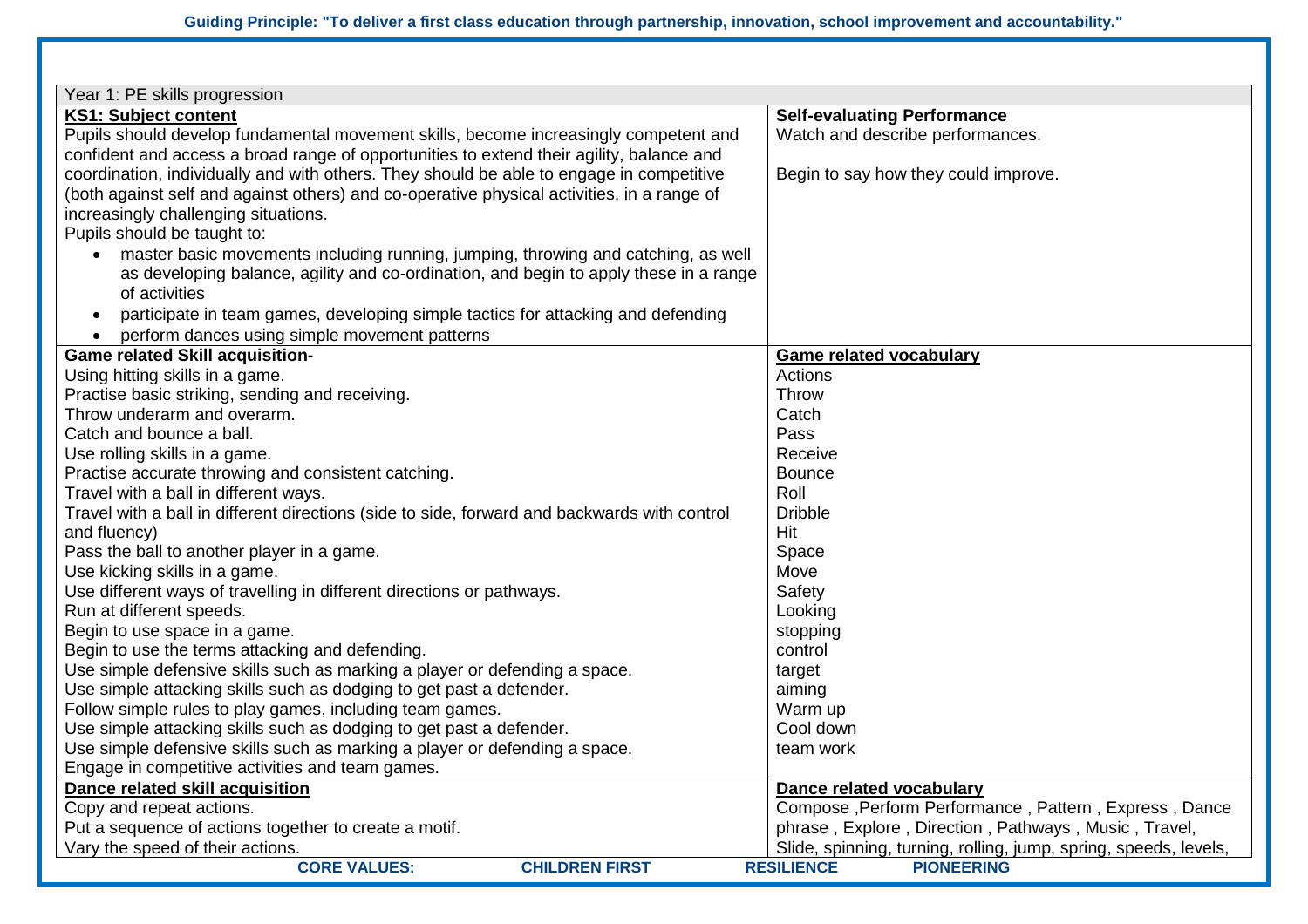|                                                        | Use simple choreographic devices such as unison, canon and mirroring.<br>Begin to improvise independently and create a simple dance.                                                                                                                                                                                                                                                                                                                                                                                                                                                                                                                                                                                                                                                                                                                                                                                                       |                       | timing, beats     | evaluate, tension, control, extension, warm up, cool down,                                                                                                                                                                                                                                                                                                                                                                                                                                      |  |
|--------------------------------------------------------|--------------------------------------------------------------------------------------------------------------------------------------------------------------------------------------------------------------------------------------------------------------------------------------------------------------------------------------------------------------------------------------------------------------------------------------------------------------------------------------------------------------------------------------------------------------------------------------------------------------------------------------------------------------------------------------------------------------------------------------------------------------------------------------------------------------------------------------------------------------------------------------------------------------------------------------------|-----------------------|-------------------|-------------------------------------------------------------------------------------------------------------------------------------------------------------------------------------------------------------------------------------------------------------------------------------------------------------------------------------------------------------------------------------------------------------------------------------------------------------------------------------------------|--|
|                                                        |                                                                                                                                                                                                                                                                                                                                                                                                                                                                                                                                                                                                                                                                                                                                                                                                                                                                                                                                            | KS1 - End points      |                   |                                                                                                                                                                                                                                                                                                                                                                                                                                                                                                 |  |
| <b>Fundamental</b><br><b>Movement</b><br><b>Skills</b> | End of unit- Children should be able to:<br>I can demonstrate some control when striking.<br>$\bullet$<br>I can demonstrate how to move into a space using a variety of movements.<br>I can explain how we can move in a variety of ways.<br>$\bullet$<br>I can select and apply a range of skills.<br>$\bullet$<br>I can demonstrate how to select and apply equipment safely.<br>$\bullet$                                                                                                                                                                                                                                                                                                                                                                                                                                                                                                                                               |                       |                   |                                                                                                                                                                                                                                                                                                                                                                                                                                                                                                 |  |
| <b>Target</b><br><b>Games</b>                          | Participants learn about and practise aim and accuracy as they send an object toward targets different distances away. Players score when they successfully throw or<br>strike an object closer to a target than their opponents were able to. Tactical problems related to target games include shot selection, judging distance, preventing<br>points, and protecting the shot. Examples of target games include golf, archery, bowling, curling and boccia.<br>End of unit- Children should be able to:<br>Aim and reach a variety of targets; into, onto, at with confidence and control<br>$\bullet$<br>Demonstrate underarm throwing when aiming at targets with varying degrees of accuracy.<br>$\bullet$<br>Use positional and descriptive language to support success in target games<br>$\bullet$<br>Demonstrate consistency and accuracy in bouncing, kicking, throwing.<br>To use simple strategies when playing target games. |                       |                   |                                                                                                                                                                                                                                                                                                                                                                                                                                                                                                 |  |
| <b>Dance</b>                                           | issues, and their own feelings and thoughts. As they work, they develop an awareness of the historical and cultural origins of different dances.<br>End of unit-<br>explore basic body actions; begin to make single movements and combine movements using different parts of the body;<br>practise moving expressively and clearly;<br>try to choose movements that reflect the dance idea; with help, remember, repeat and link movement phrases and dances;                                                                                                                                                                                                                                                                                                                                                                                                                                                                             |                       |                   | In this unit children explore basic body actions, eg jumping and turning, and use different parts of their body to make movements. They create and repeat short dances<br>inspired by themes such as clowns, penguins and folk dance. In dance as a whole, children think about how to use movement to explore and communicate ideas and<br>recognise when they feel out of breath when dancing; recognise and describe some body actions and some expressive and dynamic qualities of movement |  |
| <b>Team Games</b>                                      | They outline the basic principles and tactics of attack and defence; giving pupils the opportunity to join in throughout.<br>This topic provides a link to the key invasion games in KS2<br>By the end of this unit:<br>All children should be able to:<br>• identify useful spaces for passing and receiving<br>a ball;<br>· defend a goal or space;                                                                                                                                                                                                                                                                                                                                                                                                                                                                                                                                                                                      |                       |                   |                                                                                                                                                                                                                                                                                                                                                                                                                                                                                                 |  |
|                                                        | <b>CORE VALUES:</b>                                                                                                                                                                                                                                                                                                                                                                                                                                                                                                                                                                                                                                                                                                                                                                                                                                                                                                                        | <b>CHILDREN FIRST</b> | <b>RESILIENCE</b> | <b>PIONEERING</b>                                                                                                                                                                                                                                                                                                                                                                                                                                                                               |  |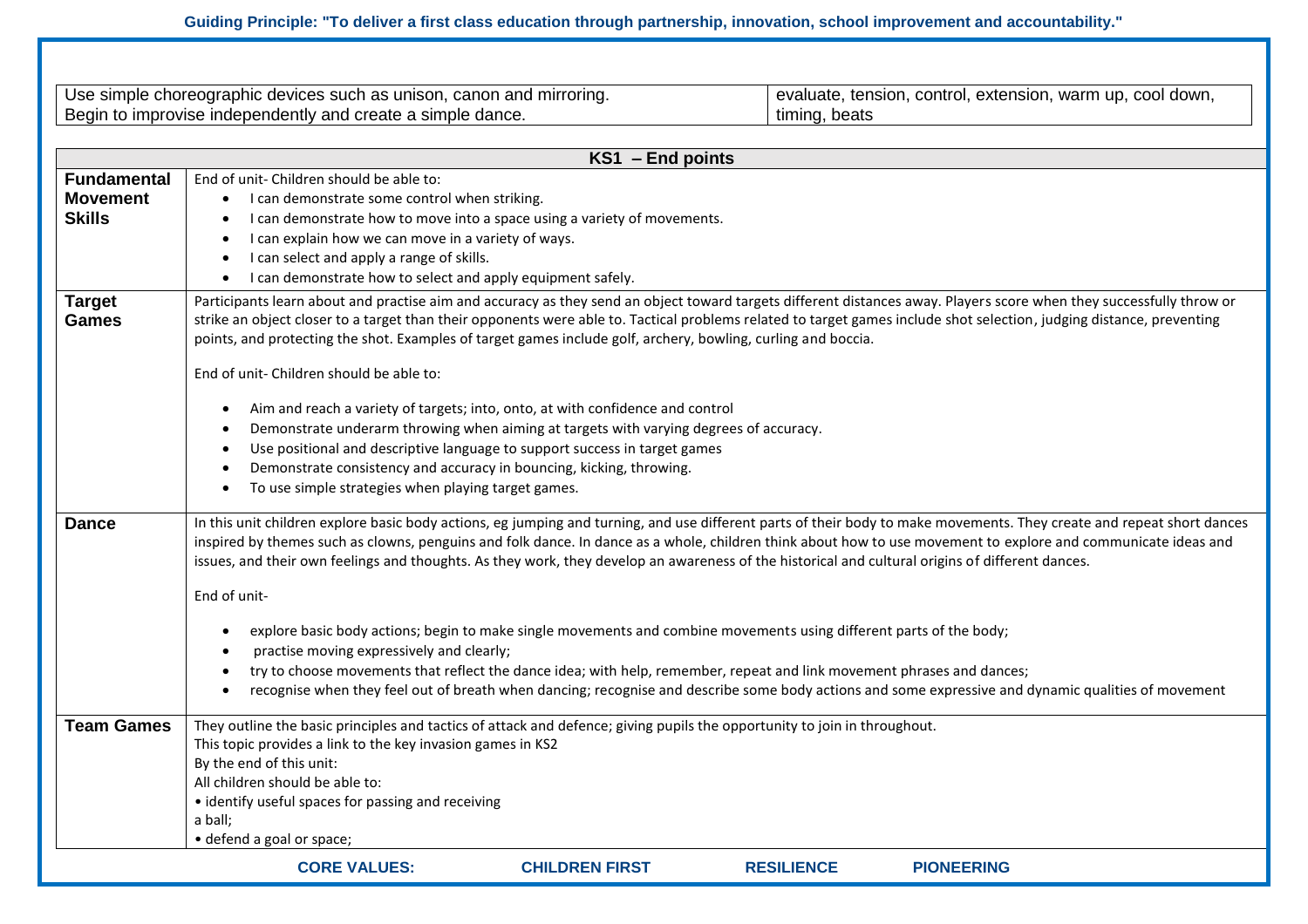#### **Guiding Principle: "To deliver a first class education through partnership, innovation, school improvement and accountability."**

|                  | • indicate their intentions to their teammates;                                                                                                                               |
|------------------|-------------------------------------------------------------------------------------------------------------------------------------------------------------------------------|
|                  |                                                                                                                                                                               |
|                  | • attempt to evade defenders;                                                                                                                                                 |
|                  | • identify strengths and areas in which they could improve.                                                                                                                   |
|                  |                                                                                                                                                                               |
|                  | some children will be able to:                                                                                                                                                |
|                  | • use space effectively and intentionally;                                                                                                                                    |
|                  | • use both attacking and defending skills at the same time during a team game;                                                                                                |
|                  | • identify ways they can improve.                                                                                                                                             |
|                  | most children will be able to:                                                                                                                                                |
|                  | • begin to use space well to pass and receive a ball;                                                                                                                         |
|                  | • mark a player by staying close to them;                                                                                                                                     |
|                  | • attempt to intercept a ball between other players;                                                                                                                          |
|                  | • use eye contact to indicate their intentions to their teammates;                                                                                                            |
|                  | • evade defenders by quickly changing direction.                                                                                                                              |
| <b>Attacking</b> | In this unit children learn how to outwit their opponents and score when playing invasion games. They develop skills in finding and using space to keep the ball. They        |
| and              | play with the same basic court set-up and rules, but use a range of equipment and skills, including throwing, catching, kicking and striking skills. In all games activities, |
| defending        | children think about how to use skills, strategies and tactics to outwit the opposition. In invasion games, they enter their opponent's territory with the 'ball' and try to  |
|                  | get into good positions for shooting or reaching the 'goal'.                                                                                                                  |
|                  | End of unit-                                                                                                                                                                  |
|                  | throw and catch with control to keep possession and score 'goals'<br>$\bullet$                                                                                                |
|                  | be aware of space and use it to support team-mates and cause problems for the opposition;                                                                                     |
|                  | know and use rules fairly to keep games going; keep possession with some success when using equipment that is not used for throwing and catching skills<br>$\bullet$          |
|                  | explain why it is important to warm up and cool down; say when a player has moved to help others                                                                              |
|                  | apply this knowledge to their own play                                                                                                                                        |
| <b>Athletics</b> | In this unit children explore running, jumping and throwing activities, and take part in simple challenges and competitions. They experiment with different ways of           |
|                  | travelling, throwing and jumping, increasing their awareness of speed and distance. As in all athletic activities, children think about how to achieve the greatest possible  |
|                  | speed, height, distance or accuracy.                                                                                                                                          |
|                  | End of unit-                                                                                                                                                                  |
|                  | run at fast, medium and slow speeds, changing speed and direction;<br>$\bullet$                                                                                               |
|                  | link running and jumping activities with some fluency, control and consistency                                                                                                |
|                  | make up and repeat a short sequence of linked jumps;<br>$\bullet$                                                                                                             |
|                  | take part in a relay activity, remembering when to run and what to do.                                                                                                        |
|                  | throw a variety of objects, changing their action for accuracy and distance; recognise when their heart rate, temperature and breathing rate have changed                     |
|                  |                                                                                                                                                                               |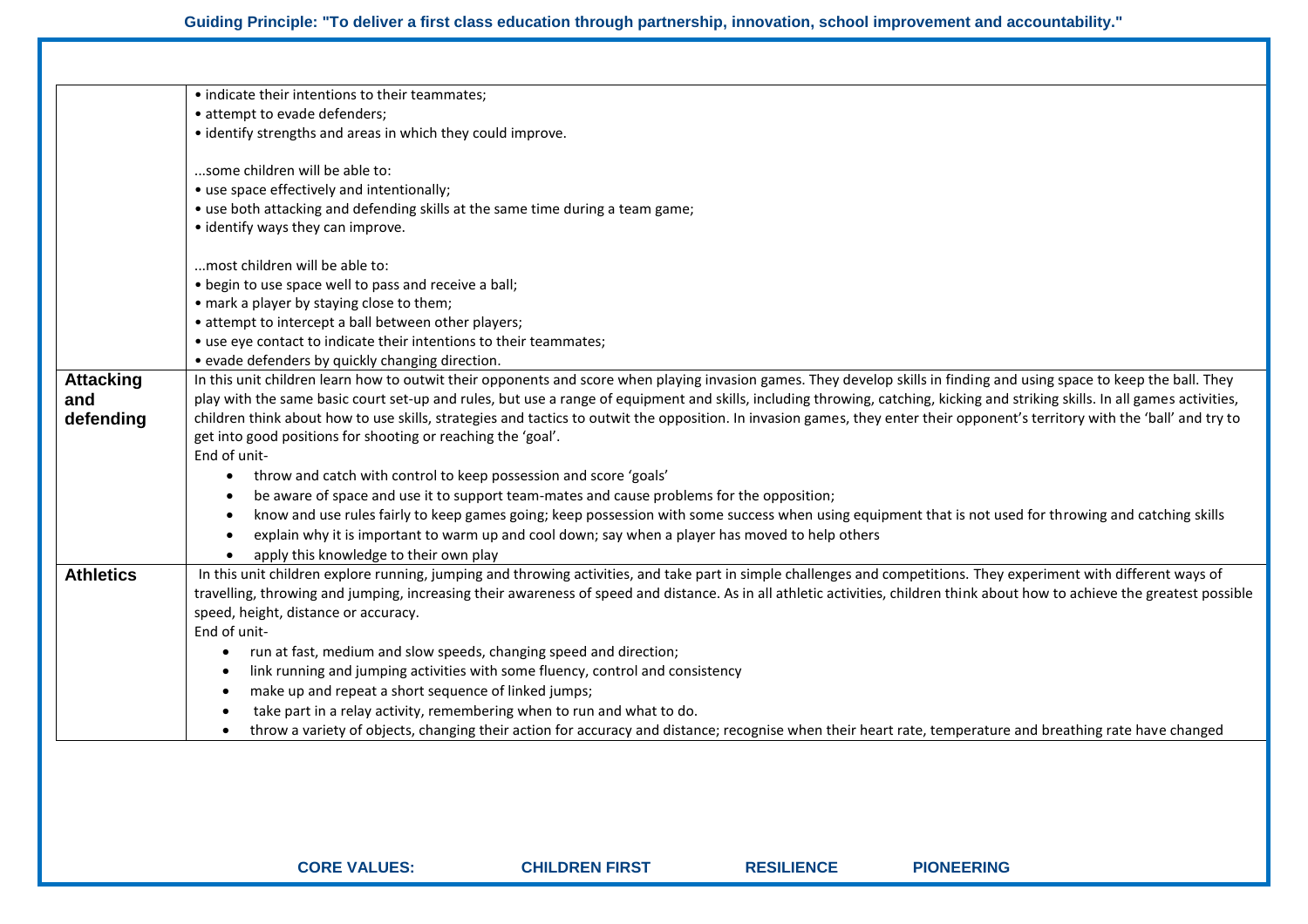| <b>KS1: Subject content</b><br><b>Self-evaluating Performance</b><br>Pupils should develop fundamental movement skills, become increasingly<br>Watch and describe performances and use what they see to improve<br>competent and confident and access a broad range of opportunities to<br>their own performance.<br>extend their agility, balance and coordination, individually and with others.<br>They should be able to engage in competitive (both against self and against<br>Talk about their differences between their work and that of others.<br>others) and co-operative physical activities, in a range of increasingly<br>challenging situations.<br>Pupils should be taught to:<br>master basic movements including running, jumping, throwing and<br>catching, as well as developing balance, agility and co-ordination,<br>and begin to apply these in a range of activities<br>participate in team games, developing simple tactics for attacking<br>and defending<br>perform dances using simple movement patterns<br><b>Game related Skill acquisition-</b><br><b>Game related vocabulary</b><br>Throw, Catch<br>Strike or hit a ball with increasing control.<br>Pass, Receive<br>Learn skills for playing striking and fielding games.<br><b>Bounce</b><br>Position the body to strike a ball.<br>Roll<br>Throw different types of equipment in different ways, for accuracy and<br>Control<br>distance.<br><b>Dribble</b><br>Throw, catch and bounce a ball with a partner.<br>Hit<br>Use throwing and catching skills in a game.<br>Space<br>Throw a ball for distance.<br>Move<br>Use hand-eye coordination to control a ball.<br>Safety<br>Vary types of throw used.<br>Looking<br>Bounce and kick a ball whilst moving.<br>Stopping<br>Use kicking skills in a game.<br>Evaluate<br>Use dribbling skills in a game.<br>controlling<br>Know how to pass the ball in different ways.<br>defender<br>Use different ways of travelling at different speeds and following different<br>attackers<br>pathways, directions or courses.<br><b>Rules</b><br>Change speed and direction whilst running.<br>Warm up<br>Begin to use and choose the best space in a game.<br>Cool down<br>Begin to use and understand the terms defending and attacking.<br>Calling<br>Use at least one technique to attack or defend to play a game<br>Signalling<br>successfully.<br>team work | Year 2: PE skills progression                |  |
|-------------------------------------------------------------------------------------------------------------------------------------------------------------------------------------------------------------------------------------------------------------------------------------------------------------------------------------------------------------------------------------------------------------------------------------------------------------------------------------------------------------------------------------------------------------------------------------------------------------------------------------------------------------------------------------------------------------------------------------------------------------------------------------------------------------------------------------------------------------------------------------------------------------------------------------------------------------------------------------------------------------------------------------------------------------------------------------------------------------------------------------------------------------------------------------------------------------------------------------------------------------------------------------------------------------------------------------------------------------------------------------------------------------------------------------------------------------------------------------------------------------------------------------------------------------------------------------------------------------------------------------------------------------------------------------------------------------------------------------------------------------------------------------------------------------------------------------------------------------------------------------------------------------------------------------------------------------------------------------------------------------------------------------------------------------------------------------------------------------------------------------------------------------------------------------------------------------------------------------------------------------------------------------------------------------------------------------------------------------------------------------------------|----------------------------------------------|--|
|                                                                                                                                                                                                                                                                                                                                                                                                                                                                                                                                                                                                                                                                                                                                                                                                                                                                                                                                                                                                                                                                                                                                                                                                                                                                                                                                                                                                                                                                                                                                                                                                                                                                                                                                                                                                                                                                                                                                                                                                                                                                                                                                                                                                                                                                                                                                                                                                 |                                              |  |
|                                                                                                                                                                                                                                                                                                                                                                                                                                                                                                                                                                                                                                                                                                                                                                                                                                                                                                                                                                                                                                                                                                                                                                                                                                                                                                                                                                                                                                                                                                                                                                                                                                                                                                                                                                                                                                                                                                                                                                                                                                                                                                                                                                                                                                                                                                                                                                                                 |                                              |  |
|                                                                                                                                                                                                                                                                                                                                                                                                                                                                                                                                                                                                                                                                                                                                                                                                                                                                                                                                                                                                                                                                                                                                                                                                                                                                                                                                                                                                                                                                                                                                                                                                                                                                                                                                                                                                                                                                                                                                                                                                                                                                                                                                                                                                                                                                                                                                                                                                 |                                              |  |
|                                                                                                                                                                                                                                                                                                                                                                                                                                                                                                                                                                                                                                                                                                                                                                                                                                                                                                                                                                                                                                                                                                                                                                                                                                                                                                                                                                                                                                                                                                                                                                                                                                                                                                                                                                                                                                                                                                                                                                                                                                                                                                                                                                                                                                                                                                                                                                                                 |                                              |  |
|                                                                                                                                                                                                                                                                                                                                                                                                                                                                                                                                                                                                                                                                                                                                                                                                                                                                                                                                                                                                                                                                                                                                                                                                                                                                                                                                                                                                                                                                                                                                                                                                                                                                                                                                                                                                                                                                                                                                                                                                                                                                                                                                                                                                                                                                                                                                                                                                 |                                              |  |
|                                                                                                                                                                                                                                                                                                                                                                                                                                                                                                                                                                                                                                                                                                                                                                                                                                                                                                                                                                                                                                                                                                                                                                                                                                                                                                                                                                                                                                                                                                                                                                                                                                                                                                                                                                                                                                                                                                                                                                                                                                                                                                                                                                                                                                                                                                                                                                                                 |                                              |  |
|                                                                                                                                                                                                                                                                                                                                                                                                                                                                                                                                                                                                                                                                                                                                                                                                                                                                                                                                                                                                                                                                                                                                                                                                                                                                                                                                                                                                                                                                                                                                                                                                                                                                                                                                                                                                                                                                                                                                                                                                                                                                                                                                                                                                                                                                                                                                                                                                 |                                              |  |
|                                                                                                                                                                                                                                                                                                                                                                                                                                                                                                                                                                                                                                                                                                                                                                                                                                                                                                                                                                                                                                                                                                                                                                                                                                                                                                                                                                                                                                                                                                                                                                                                                                                                                                                                                                                                                                                                                                                                                                                                                                                                                                                                                                                                                                                                                                                                                                                                 |                                              |  |
|                                                                                                                                                                                                                                                                                                                                                                                                                                                                                                                                                                                                                                                                                                                                                                                                                                                                                                                                                                                                                                                                                                                                                                                                                                                                                                                                                                                                                                                                                                                                                                                                                                                                                                                                                                                                                                                                                                                                                                                                                                                                                                                                                                                                                                                                                                                                                                                                 |                                              |  |
|                                                                                                                                                                                                                                                                                                                                                                                                                                                                                                                                                                                                                                                                                                                                                                                                                                                                                                                                                                                                                                                                                                                                                                                                                                                                                                                                                                                                                                                                                                                                                                                                                                                                                                                                                                                                                                                                                                                                                                                                                                                                                                                                                                                                                                                                                                                                                                                                 |                                              |  |
|                                                                                                                                                                                                                                                                                                                                                                                                                                                                                                                                                                                                                                                                                                                                                                                                                                                                                                                                                                                                                                                                                                                                                                                                                                                                                                                                                                                                                                                                                                                                                                                                                                                                                                                                                                                                                                                                                                                                                                                                                                                                                                                                                                                                                                                                                                                                                                                                 |                                              |  |
|                                                                                                                                                                                                                                                                                                                                                                                                                                                                                                                                                                                                                                                                                                                                                                                                                                                                                                                                                                                                                                                                                                                                                                                                                                                                                                                                                                                                                                                                                                                                                                                                                                                                                                                                                                                                                                                                                                                                                                                                                                                                                                                                                                                                                                                                                                                                                                                                 |                                              |  |
|                                                                                                                                                                                                                                                                                                                                                                                                                                                                                                                                                                                                                                                                                                                                                                                                                                                                                                                                                                                                                                                                                                                                                                                                                                                                                                                                                                                                                                                                                                                                                                                                                                                                                                                                                                                                                                                                                                                                                                                                                                                                                                                                                                                                                                                                                                                                                                                                 |                                              |  |
|                                                                                                                                                                                                                                                                                                                                                                                                                                                                                                                                                                                                                                                                                                                                                                                                                                                                                                                                                                                                                                                                                                                                                                                                                                                                                                                                                                                                                                                                                                                                                                                                                                                                                                                                                                                                                                                                                                                                                                                                                                                                                                                                                                                                                                                                                                                                                                                                 |                                              |  |
|                                                                                                                                                                                                                                                                                                                                                                                                                                                                                                                                                                                                                                                                                                                                                                                                                                                                                                                                                                                                                                                                                                                                                                                                                                                                                                                                                                                                                                                                                                                                                                                                                                                                                                                                                                                                                                                                                                                                                                                                                                                                                                                                                                                                                                                                                                                                                                                                 |                                              |  |
|                                                                                                                                                                                                                                                                                                                                                                                                                                                                                                                                                                                                                                                                                                                                                                                                                                                                                                                                                                                                                                                                                                                                                                                                                                                                                                                                                                                                                                                                                                                                                                                                                                                                                                                                                                                                                                                                                                                                                                                                                                                                                                                                                                                                                                                                                                                                                                                                 |                                              |  |
|                                                                                                                                                                                                                                                                                                                                                                                                                                                                                                                                                                                                                                                                                                                                                                                                                                                                                                                                                                                                                                                                                                                                                                                                                                                                                                                                                                                                                                                                                                                                                                                                                                                                                                                                                                                                                                                                                                                                                                                                                                                                                                                                                                                                                                                                                                                                                                                                 |                                              |  |
|                                                                                                                                                                                                                                                                                                                                                                                                                                                                                                                                                                                                                                                                                                                                                                                                                                                                                                                                                                                                                                                                                                                                                                                                                                                                                                                                                                                                                                                                                                                                                                                                                                                                                                                                                                                                                                                                                                                                                                                                                                                                                                                                                                                                                                                                                                                                                                                                 |                                              |  |
|                                                                                                                                                                                                                                                                                                                                                                                                                                                                                                                                                                                                                                                                                                                                                                                                                                                                                                                                                                                                                                                                                                                                                                                                                                                                                                                                                                                                                                                                                                                                                                                                                                                                                                                                                                                                                                                                                                                                                                                                                                                                                                                                                                                                                                                                                                                                                                                                 |                                              |  |
|                                                                                                                                                                                                                                                                                                                                                                                                                                                                                                                                                                                                                                                                                                                                                                                                                                                                                                                                                                                                                                                                                                                                                                                                                                                                                                                                                                                                                                                                                                                                                                                                                                                                                                                                                                                                                                                                                                                                                                                                                                                                                                                                                                                                                                                                                                                                                                                                 |                                              |  |
|                                                                                                                                                                                                                                                                                                                                                                                                                                                                                                                                                                                                                                                                                                                                                                                                                                                                                                                                                                                                                                                                                                                                                                                                                                                                                                                                                                                                                                                                                                                                                                                                                                                                                                                                                                                                                                                                                                                                                                                                                                                                                                                                                                                                                                                                                                                                                                                                 |                                              |  |
|                                                                                                                                                                                                                                                                                                                                                                                                                                                                                                                                                                                                                                                                                                                                                                                                                                                                                                                                                                                                                                                                                                                                                                                                                                                                                                                                                                                                                                                                                                                                                                                                                                                                                                                                                                                                                                                                                                                                                                                                                                                                                                                                                                                                                                                                                                                                                                                                 |                                              |  |
|                                                                                                                                                                                                                                                                                                                                                                                                                                                                                                                                                                                                                                                                                                                                                                                                                                                                                                                                                                                                                                                                                                                                                                                                                                                                                                                                                                                                                                                                                                                                                                                                                                                                                                                                                                                                                                                                                                                                                                                                                                                                                                                                                                                                                                                                                                                                                                                                 |                                              |  |
|                                                                                                                                                                                                                                                                                                                                                                                                                                                                                                                                                                                                                                                                                                                                                                                                                                                                                                                                                                                                                                                                                                                                                                                                                                                                                                                                                                                                                                                                                                                                                                                                                                                                                                                                                                                                                                                                                                                                                                                                                                                                                                                                                                                                                                                                                                                                                                                                 |                                              |  |
|                                                                                                                                                                                                                                                                                                                                                                                                                                                                                                                                                                                                                                                                                                                                                                                                                                                                                                                                                                                                                                                                                                                                                                                                                                                                                                                                                                                                                                                                                                                                                                                                                                                                                                                                                                                                                                                                                                                                                                                                                                                                                                                                                                                                                                                                                                                                                                                                 |                                              |  |
|                                                                                                                                                                                                                                                                                                                                                                                                                                                                                                                                                                                                                                                                                                                                                                                                                                                                                                                                                                                                                                                                                                                                                                                                                                                                                                                                                                                                                                                                                                                                                                                                                                                                                                                                                                                                                                                                                                                                                                                                                                                                                                                                                                                                                                                                                                                                                                                                 | Understand the importance of rules in games. |  |
| <b>CORE VALUES:</b><br><b>CHILDREN FIRST</b><br><b>RESILIENCE</b><br><b>PIONEERING</b>                                                                                                                                                                                                                                                                                                                                                                                                                                                                                                                                                                                                                                                                                                                                                                                                                                                                                                                                                                                                                                                                                                                                                                                                                                                                                                                                                                                                                                                                                                                                                                                                                                                                                                                                                                                                                                                                                                                                                                                                                                                                                                                                                                                                                                                                                                          |                                              |  |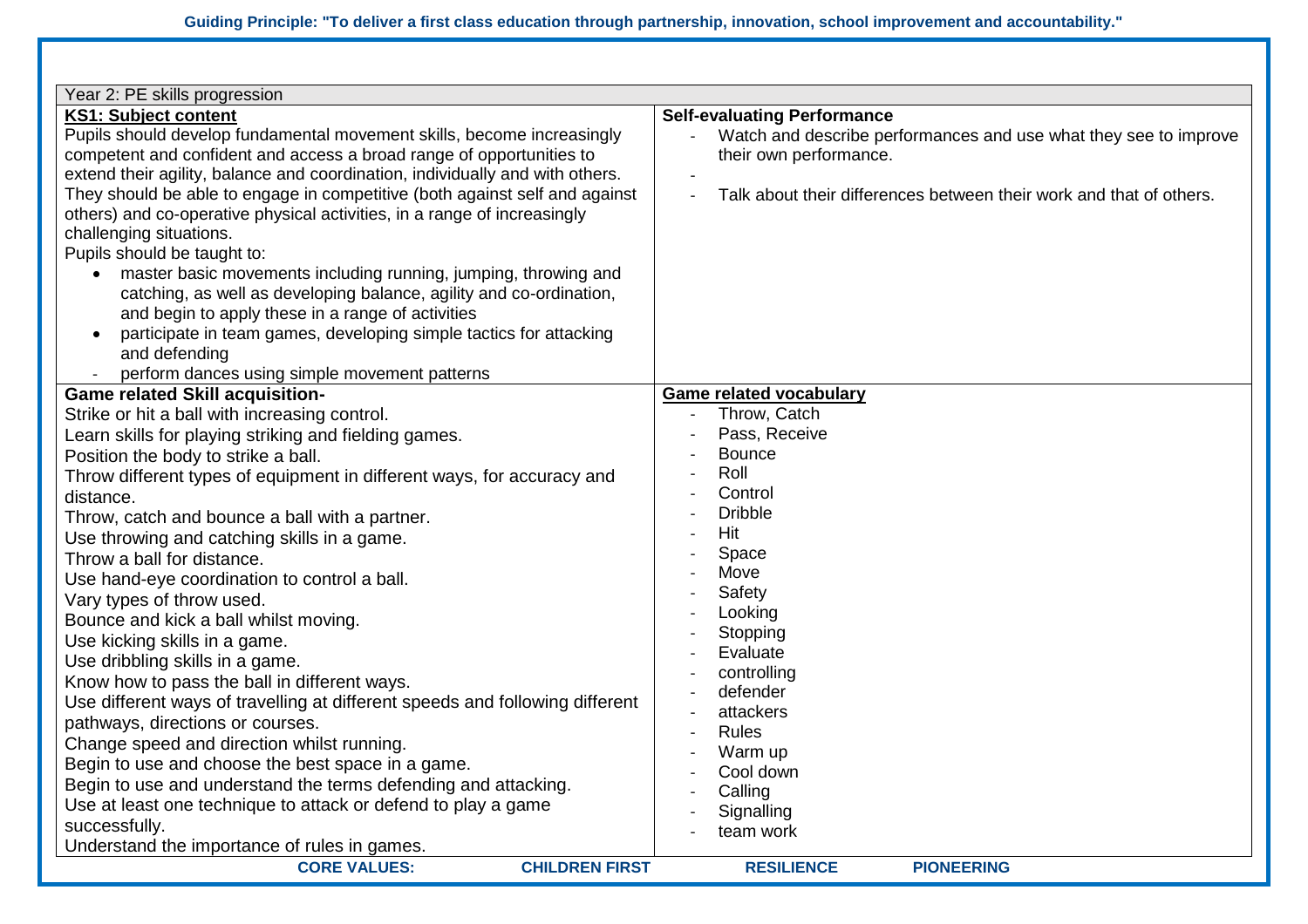| Use at least one technique to attack or defend to play a game               |                                              |
|-----------------------------------------------------------------------------|----------------------------------------------|
| successfully.                                                               |                                              |
| Dance related skill acquisition                                             | Dance related vocabulary                     |
| Copy, remember and repeat actions.<br>$\overline{\phantom{a}}$              | Compose<br>$\overline{\phantom{a}}$          |
| Create a short motif inspired by a stimulus.                                | Perform Performance                          |
| Change the speed and level of their actions.                                | Pattern                                      |
| Use simple choreographic devices such as unison, canon and                  | <b>Express</b><br>$\overline{\phantom{a}}$   |
| mirroring.                                                                  | Dance phrase<br>$\overline{\phantom{a}}$     |
| Use different transitions within a dance motif.<br>$\overline{\phantom{a}}$ | Explore<br>$\overline{\phantom{a}}$          |
| Improve the timings of their actions.                                       | <b>Direction</b><br>$\overline{\phantom{a}}$ |
|                                                                             | Pathways<br>$\overline{\phantom{a}}$         |
|                                                                             | <b>Music</b><br>$\overline{\phantom{a}}$     |
|                                                                             | Travel                                       |
|                                                                             | Slide                                        |
|                                                                             | Spinning<br>$\overline{\phantom{a}}$         |
|                                                                             | Turning<br>$\overline{\phantom{a}}$          |
|                                                                             | Rolling<br>$\overline{\phantom{a}}$          |
|                                                                             | Jump<br>$\overline{\phantom{a}}$             |
|                                                                             | Spring<br>$\overline{\phantom{a}}$           |
|                                                                             | Speeds                                       |
|                                                                             | Levels                                       |
|                                                                             | Evaluate                                     |
|                                                                             | Tension                                      |
|                                                                             | Control<br>$\overline{\phantom{a}}$          |
|                                                                             | Extension                                    |
|                                                                             | Warm up                                      |
|                                                                             | Cool down                                    |
|                                                                             | Timing                                       |
|                                                                             | <b>Beats</b>                                 |

| $KS1$ – End points |                                                                        |                                                                          |                       |                   |                   |  |
|--------------------|------------------------------------------------------------------------|--------------------------------------------------------------------------|-----------------------|-------------------|-------------------|--|
| <b>Fundamental</b> |                                                                        | End of unit- Children should be able to:                                 |                       |                   |                   |  |
| <b>Movement</b>    | I can demonstrate some control when striking.                          |                                                                          |                       |                   |                   |  |
| <b>Skills</b>      | $\bullet$                                                              | I can demonstrate how to move into a space using a variety of movements. |                       |                   |                   |  |
|                    |                                                                        | I can explain how we can move in a variety of ways.                      |                       |                   |                   |  |
|                    | I can select and apply a range of skills.<br>$\bullet$                 |                                                                          |                       |                   |                   |  |
|                    | can demonstrate how to select and apply equipment safely.<br>$\bullet$ |                                                                          |                       |                   |                   |  |
|                    |                                                                        | <b>CORE VALUES:</b>                                                      | <b>CHILDREN FIRST</b> | <b>RESILIENCE</b> | <b>PIONEERING</b> |  |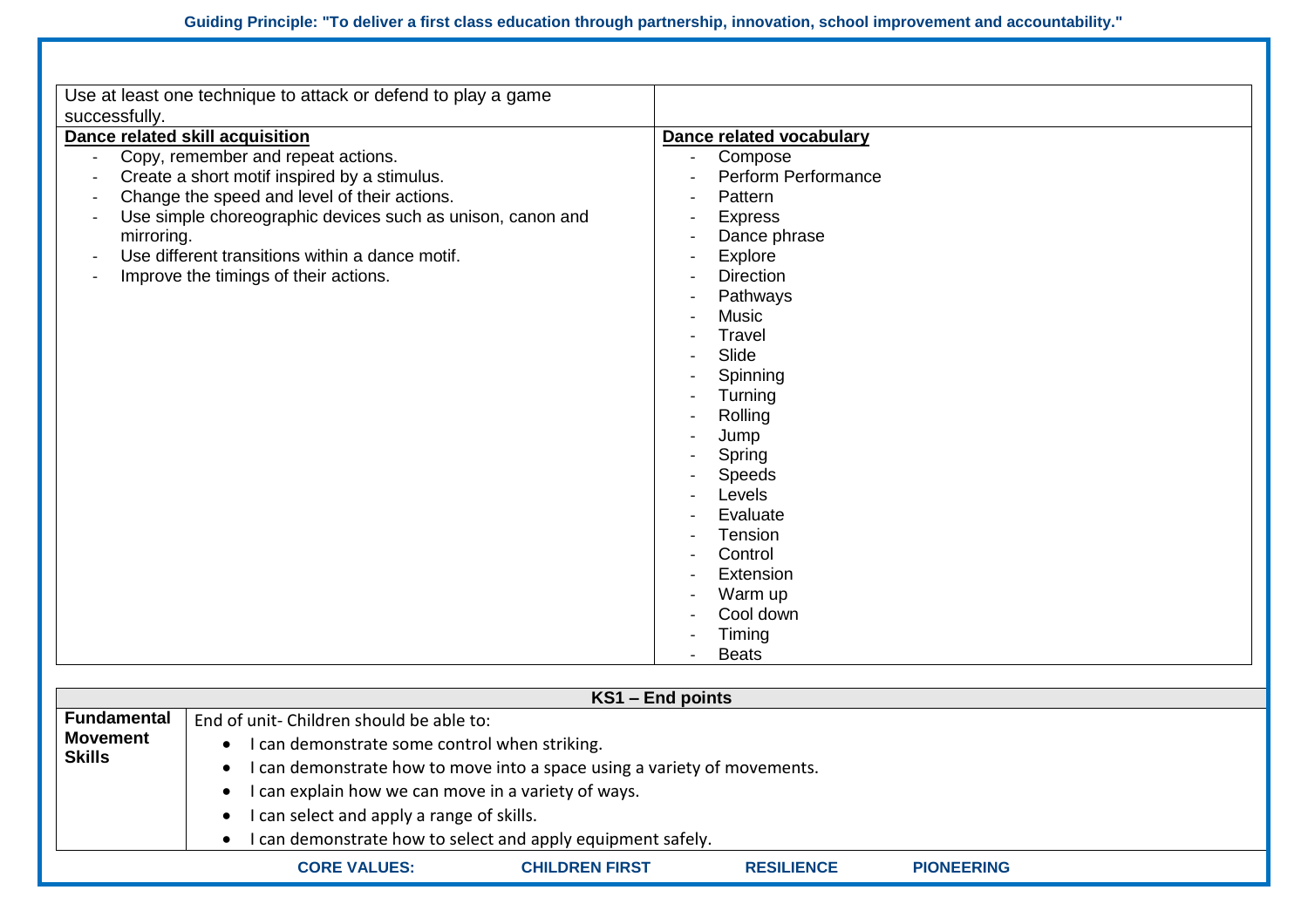| <b>Target</b><br><b>Games</b> | Participants learn about and practise aim and accuracy as they send an object toward targets different distances away. Players score when they<br>successfully throw or strike an object closer to a target than their opponents were able to. Tactical problems related to target games include shot<br>selection, judging distance, preventing points, and protecting the shot. Examples of target games include golf, archery, bowling, curling and boccia.<br>End of unit- Children should be able to:<br>Aim and reach a variety of targets; into, onto, at with confidence and control<br>$\bullet$<br>Demonstrate underarm throwing when aiming at targets with varying degrees of accuracy.<br>Use positional and descriptive language to support success in target games<br>Demonstrate consistency and accuracy in bouncing, kicking, throwing.<br>To use simple strategies when playing target games.                                                                          |  |  |  |  |
|-------------------------------|-------------------------------------------------------------------------------------------------------------------------------------------------------------------------------------------------------------------------------------------------------------------------------------------------------------------------------------------------------------------------------------------------------------------------------------------------------------------------------------------------------------------------------------------------------------------------------------------------------------------------------------------------------------------------------------------------------------------------------------------------------------------------------------------------------------------------------------------------------------------------------------------------------------------------------------------------------------------------------------------|--|--|--|--|
| <b>Dance</b>                  | In this unit children explore basic body actions, eg jumping and turning, and use different parts of their body to make movements. They create and<br>repeat short dances inspired by themes such as clowns, penguins and folk dance. In dance as a whole, children think about how to use movement to<br>explore and communicate ideas and issues, and their own feelings and thoughts. As they work, they develop an awareness of the historical and cultural<br>origins of different dances.<br>End of unit-<br>explore basic body actions; begin to make single movements and combine movements using different parts of the body;<br>٠<br>practise moving expressively and clearly;<br>try to choose movements that reflect the dance idea; with help, remember, repeat and link movement phrases and dances;<br>$\bullet$<br>recognise when they feel out of breath when dancing; recognise and describe some body actions and some expressive and dynamic qualities of<br>movement |  |  |  |  |
| <b>Team Games</b>             | They outline the basic principles and tactics of attack and defence; giving pupils the opportunity to join in throughout.<br>This topic provides a link to the key invasion games in KS2<br>By the end of this unit:<br>All children should be able to:<br>• identify useful spaces for passing and receiving<br>a ball;<br>• defend a goal or space;                                                                                                                                                                                                                                                                                                                                                                                                                                                                                                                                                                                                                                     |  |  |  |  |
|                               | <b>CHILDREN FIRST</b><br><b>RESILIENCE</b><br><b>PIONEERING</b><br><b>CORE VALUES:</b>                                                                                                                                                                                                                                                                                                                                                                                                                                                                                                                                                                                                                                                                                                                                                                                                                                                                                                    |  |  |  |  |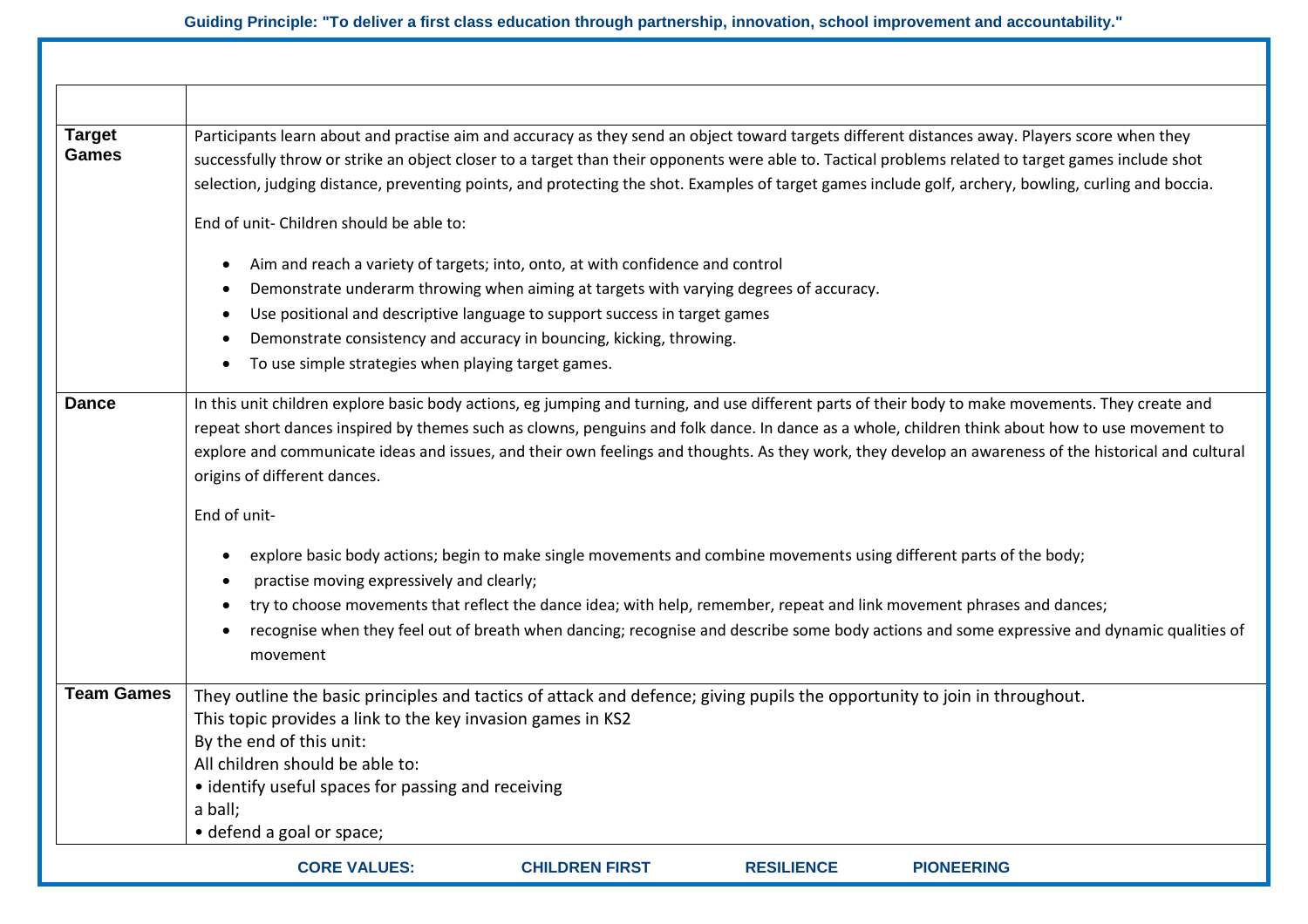|                  | • indicate their intentions to their teammates;                                                                                                                             |  |  |  |  |
|------------------|-----------------------------------------------------------------------------------------------------------------------------------------------------------------------------|--|--|--|--|
|                  | • attempt to evade defenders;                                                                                                                                               |  |  |  |  |
|                  | • identify strengths and areas in which they could improve.                                                                                                                 |  |  |  |  |
|                  | some children will be able to:                                                                                                                                              |  |  |  |  |
|                  | • use space effectively and intentionally;                                                                                                                                  |  |  |  |  |
|                  | • use both attacking and defending skills at the same time during a team game;                                                                                              |  |  |  |  |
|                  | • identify ways they can improve.                                                                                                                                           |  |  |  |  |
|                  | most children will be able to:                                                                                                                                              |  |  |  |  |
|                  | • begin to use space well to pass and receive a ball;                                                                                                                       |  |  |  |  |
|                  | • mark a player by staying close to them; attempt to intercept a ball between other players;                                                                                |  |  |  |  |
|                  | • use eye contact to indicate their intentions to their teammates;                                                                                                          |  |  |  |  |
|                  | • evade defenders by quickly changing direction.                                                                                                                            |  |  |  |  |
| <b>Attacking</b> | In this unit children learn how to outwit their opponents and score when playing invasion games. They develop skills in finding and using space to keep                     |  |  |  |  |
| and              | the ball. They play with the same basic court set-up and rules, but use a range of equipment and skills, including throwing, catching, kicking and striking                 |  |  |  |  |
| defending        | skills. In all games activities, children think about how to use skills, strategies and tactics to outwit the opposition. In invasion games, they enter their               |  |  |  |  |
|                  | opponent's territory with the 'ball' and try to get into good positions for shooting or reaching the 'goal'.                                                                |  |  |  |  |
|                  | End of unit-                                                                                                                                                                |  |  |  |  |
|                  | throw and catch with control to keep possession and score 'goals'<br>$\bullet$<br>be aware of space and use it to support team-mates and cause problems for the opposition; |  |  |  |  |
|                  | know and use rules fairly to keep games going; keep possession with some success when using equipment that is not used for throwing and                                     |  |  |  |  |
|                  | catching skills                                                                                                                                                             |  |  |  |  |
|                  | explain why it is important to warm up and cool down; say when a player has moved to help others                                                                            |  |  |  |  |
|                  | apply this knowledge to their own play                                                                                                                                      |  |  |  |  |
| <b>Athletics</b> | In this unit children explore running, jumping and throwing activities, and take part in simple challenges and competitions. They experiment                                |  |  |  |  |
|                  | with different ways of travelling, throwing and jumping, increasing their awareness of speed and distance. As in all athletic activities,                                   |  |  |  |  |
|                  | children think about how to achieve the greatest possible speed, height, distance or accuracy.                                                                              |  |  |  |  |
|                  | End of unit-                                                                                                                                                                |  |  |  |  |
|                  | run at fast, medium and slow speeds, changing speed and direction;                                                                                                          |  |  |  |  |
|                  | link running and jumping activities with some fluency, control and consistency<br>$\bullet$                                                                                 |  |  |  |  |
|                  | make up and repeat a short sequence of linked jumps;                                                                                                                        |  |  |  |  |
|                  | take part in a relay activity, remembering when to run and what to do.                                                                                                      |  |  |  |  |
|                  | throw a variety of objects, changing their action for accuracy and distance; recognise when their heart rate, temperature and                                               |  |  |  |  |
|                  | breathing rate have changed                                                                                                                                                 |  |  |  |  |
|                  |                                                                                                                                                                             |  |  |  |  |
|                  | <b>CORE VALUES:</b><br><b>CHILDREN FIRST</b><br><b>RESILIENCE</b><br><b>PIONEERING</b>                                                                                      |  |  |  |  |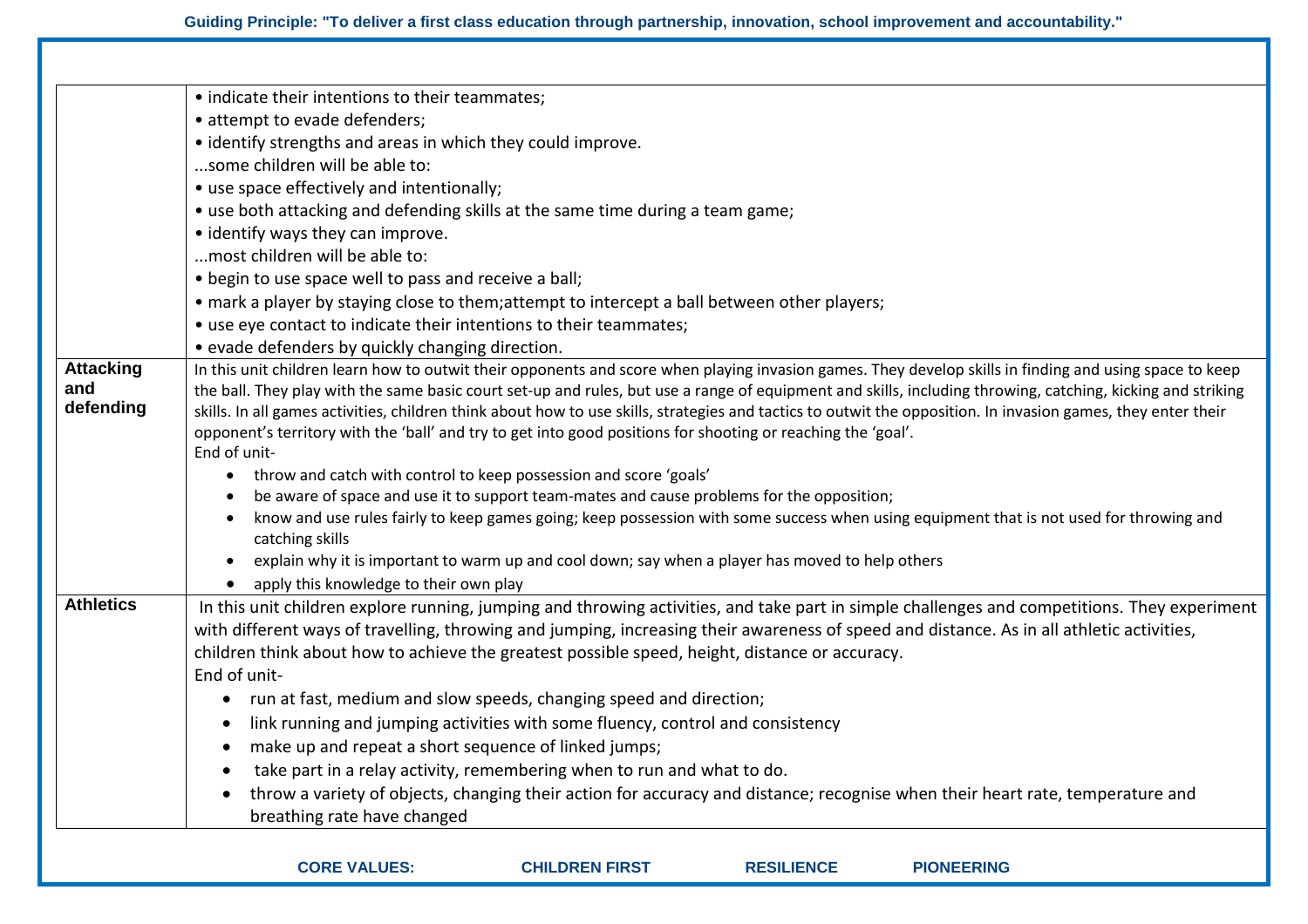| Year 3: PE skills progression                                                   |                                                                  |
|---------------------------------------------------------------------------------|------------------------------------------------------------------|
| <b>KS2: Subject content</b>                                                     | <b>Self-evaluating Performance</b>                               |
| Pupils should continue to apply and develop a broader range of skills,          | Watch, describe and evaluate the effectiveness of a performance. |
| learning how to use them in different ways and to link them to make actions     | Describe how their performance has improved over time.           |
| and sequences of movement.                                                      |                                                                  |
| They should enjoy communicating, collaborating and competing with each          |                                                                  |
| other. They should develop an understanding of how to improve in different      |                                                                  |
| physical activities and sports and learn how to evaluate and recognise their    |                                                                  |
| own success.                                                                    |                                                                  |
| Pupils should be taught to:                                                     |                                                                  |
| use running, jumping, throwing and catching in isolation and in                 |                                                                  |
| combination                                                                     |                                                                  |
| play competitive games, modified where appropriate [for example,                |                                                                  |
| badminton, basketball, cricket, football, hockey, netball, rounders and         |                                                                  |
| tennis], and apply basic principles suitable for attacking and                  |                                                                  |
| defending                                                                       |                                                                  |
| develop flexibility, strength, technique, control and balance [for<br>$\bullet$ |                                                                  |
| example, through athletics and gymnastics]                                      |                                                                  |
| perform dances using a range of movement patterns                               |                                                                  |
| take part in outdoor and adventurous activity challenges both                   |                                                                  |
| individually and within a team                                                  |                                                                  |
| compare their performances with previous ones and demonstrate                   |                                                                  |
| improvement to                                                                  |                                                                  |
| achieve their personal best.                                                    |                                                                  |
| <b>Game related Skill acquisition-</b>                                          | <b>Game related vocabulary</b>                                   |
| Demonstrate successful hitting and striking skills.                             | <b>Dribble</b>                                                   |
| Develop a range of skills in striking and fielding.                             | Send                                                             |
| Practise the correct batting technique and use it in a game.                    | Pass                                                             |
| Strike the ball for distance.                                                   | Receive                                                          |
| Throw and catch with greater control and accuracy.                              | Calling                                                          |
| Practise the correct technique for catching a ball and use it in a game.        | Signalling                                                       |
| Perform a range of catching and gathering skills with control.                  | Space                                                            |
| Catch with increasing control and accuracy.                                     | Movement                                                         |
| Throw a ball in different ways (e.g. high, low, fast, slow)                     | scoring                                                          |
| Move with the ball in a variety of ways with some control.                      | High                                                             |
| Use two different ways of moving with a ball in a game.                         | Low                                                              |
| Pass the ball in two different ways in a game situation with some success.      | <b>Tactics</b>                                                   |
| Know how to keep and win back possession of the ball in a team game.            | Space                                                            |
| <b>CORE VALUES:</b><br><b>CHILDREN FIRST</b>                                    | <b>RESILIENCE</b><br><b>PIONEERING</b>                           |
|                                                                                 |                                                                  |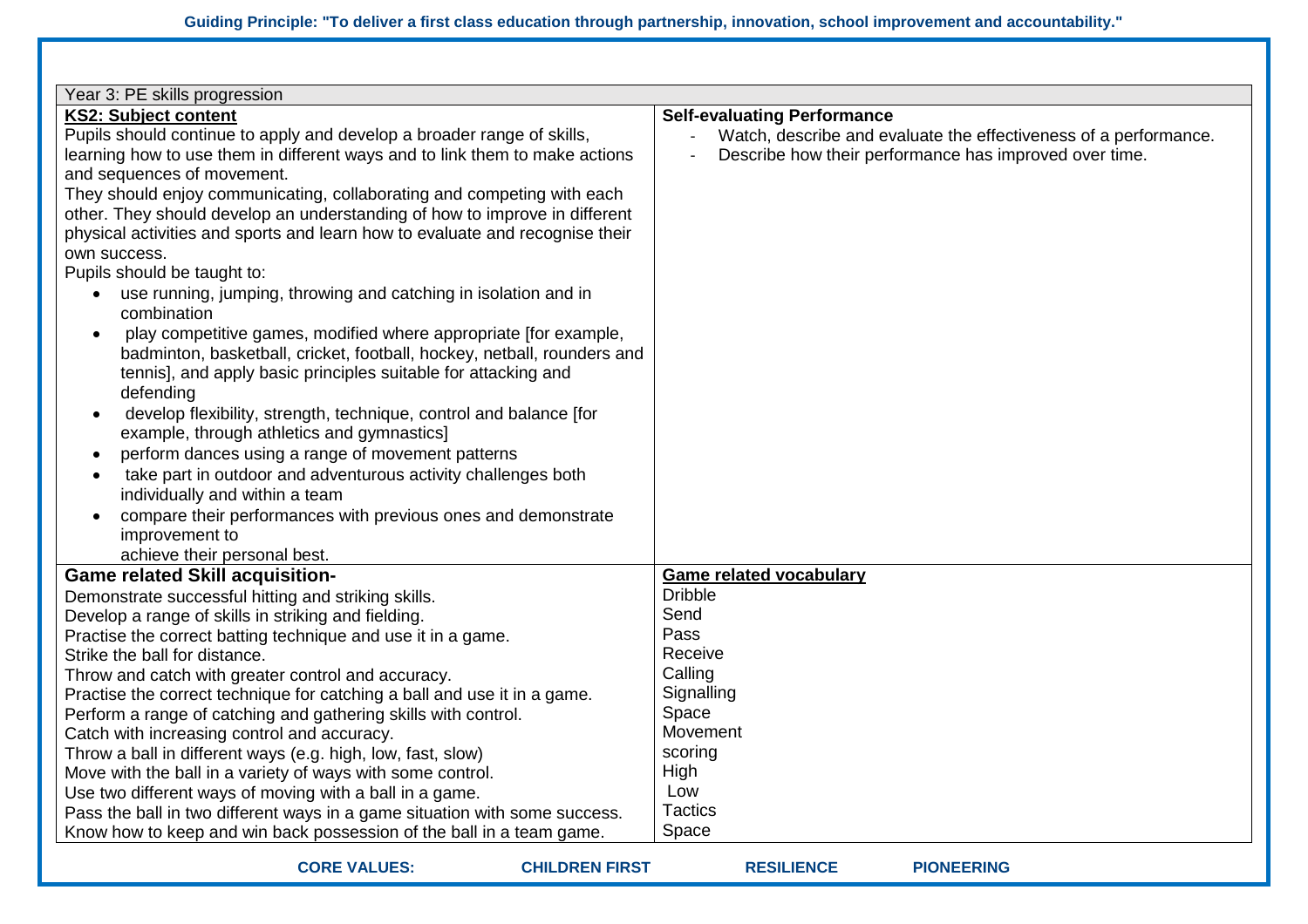| Find a useful space and get into it to support teammates.                               | Opponent                               |
|-----------------------------------------------------------------------------------------|----------------------------------------|
| Use simple attacking and defending skills in a game.                                    | target                                 |
| Use fielding skills to stop a ball from travelling past them.                           | throw                                  |
| Apply and follow rules fairly.                                                          | catch                                  |
|                                                                                         | Evaluate                               |
| Understand and begin to apply the basic principles of invasion games.                   | feed                                   |
|                                                                                         |                                        |
|                                                                                         | aiming                                 |
|                                                                                         | striking                               |
|                                                                                         | hitting                                |
|                                                                                         | <b>Rules</b>                           |
|                                                                                         | Overarm                                |
|                                                                                         | under arm                              |
|                                                                                         | fielding                               |
|                                                                                         | Net games                              |
|                                                                                         | chasing                                |
|                                                                                         | rolling                                |
|                                                                                         | barrier                                |
|                                                                                         | space                                  |
|                                                                                         | movement                               |
|                                                                                         | scoring                                |
|                                                                                         | Warm up                                |
|                                                                                         | Cool down                              |
|                                                                                         | team work                              |
| Dance related skill acquisition                                                         | Dance related vocabulary               |
| Begin to improvise with a partner to create a simple dance.<br>$\overline{\phantom{a}}$ | Turn                                   |
| Create motifs from different stimuli.<br>$\overline{\phantom{a}}$                       | Gesture                                |
| Begin to compare and adapt movements and motifs to create a                             | Jump                                   |
| larger sequence.                                                                        | Travel                                 |
| Perform with some awareness of rhythm and expression.                                   | <b>Express</b>                         |
|                                                                                         | Explore                                |
|                                                                                         | Mimic                                  |
|                                                                                         | Mime                                   |
|                                                                                         | Timing                                 |
|                                                                                         | Music                                  |
|                                                                                         | Flow                                   |
|                                                                                         | Movement                               |
|                                                                                         | <b>Patterns</b>                        |
|                                                                                         | Motif                                  |
|                                                                                         | <b>Beats</b>                           |
| <b>CHILDREN FIRST</b><br><b>CORE VALUES:</b>                                            | <b>RESILIENCE</b><br><b>PIONEERING</b> |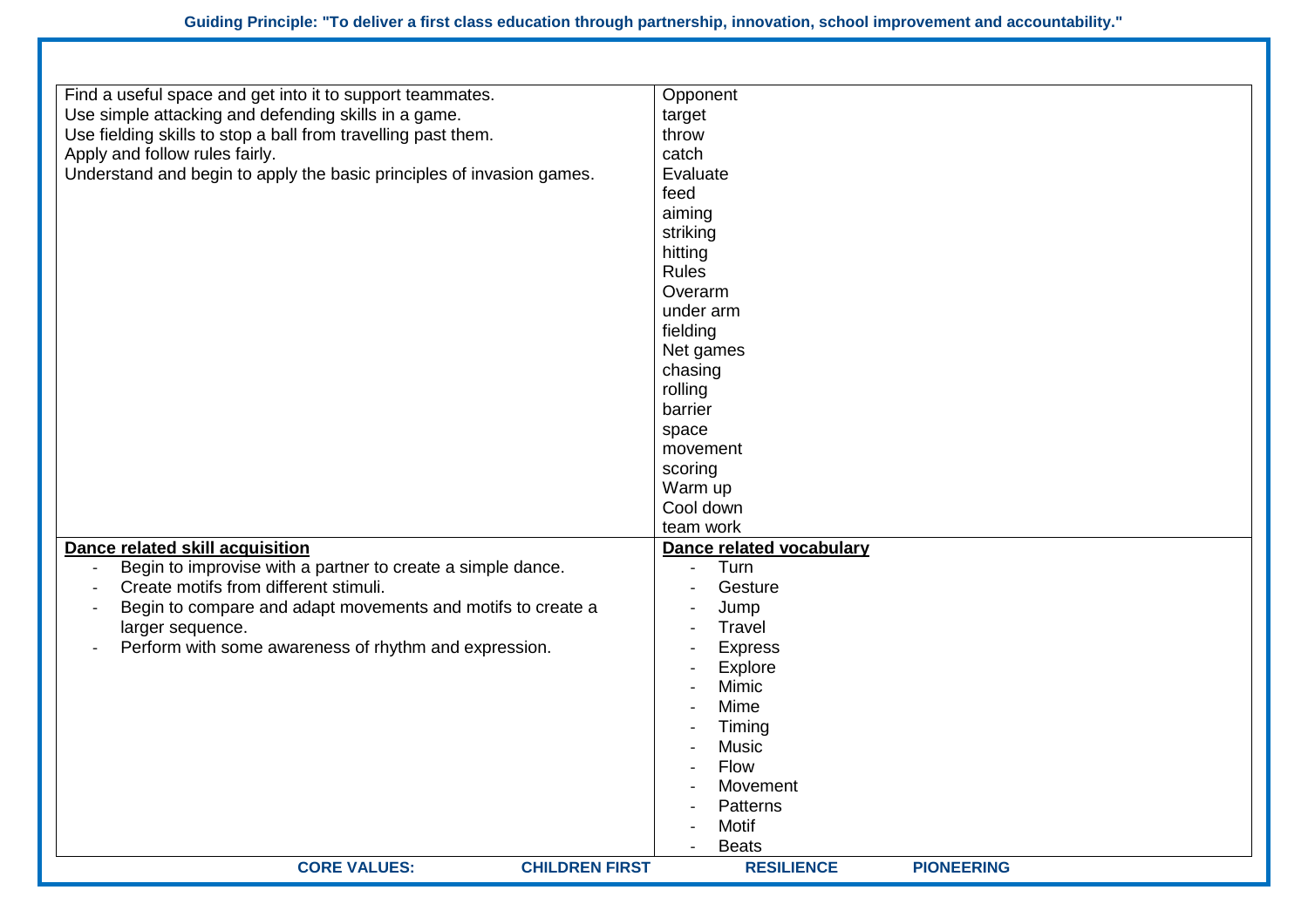**Guiding Principle: "To deliver a first class education through partnership, innovation, school improvement and accountability."**

| Rhythm<br>$\overline{\phantom{a}}$      |
|-----------------------------------------|
| Machinery<br>$\overline{\phantom{a}}$   |
| Robotic<br>$\overline{\phantom{a}}$     |
| Aesthetic<br>$\overline{\phantom{a}}$   |
| Dynamic<br>$\overline{\phantom{a}}$     |
| Transition<br>$\overline{\phantom{a}}$  |
| Rotation<br>$\overline{\phantom{a}}$    |
| Performance<br>$\overline{\phantom{a}}$ |
| Perform<br>$\overline{\phantom{a}}$     |
| Warm up<br>$\overline{\phantom{a}}$     |
| Cool down<br>$\overline{\phantom{a}}$   |
| Evaluate<br>$\overline{\phantom{0}}$    |
|                                         |

|                    | <b>LKS2-End points</b>                                                                                                                        |
|--------------------|-----------------------------------------------------------------------------------------------------------------------------------------------|
| <b>Fundamental</b> | By the end of lower KS2 each child should be proficient in demonstrating a Static balance, Sprint Run, Vertical Jump and Catching, these must |
| <b>Movement</b>    | be able to be done in isolation and combination. Children should show creativity and control in these four fundamentals as well as developing |
| <b>Skills</b>      | and practicing the other eight.                                                                                                               |
| <b>OAA</b>         | In this unit children learn how to read and follow different maps and symbol trails. They also take part in a range of trust and              |
|                    | communication activities, and in some adventure games. In outdoor and adventurous activities as a whole, children follow maps and trails,     |
|                    | try to solve physical problems and challenges, and learn how to work safely in a range of situations.                                         |
|                    | End of unit- Continue use maps and diagrams to orientate themselves and to travel around a simple course; respond when the task or            |
|                    | environment changes and the challenge increases; start to plan sensible responses to physical challenges or problems, talking and working     |
|                    | with others in their group; recognise some of the physical demands that activities make on them; identify parts of the work that were         |
|                    | successful; respond to feedback on how to go about their work differently.                                                                    |
|                    |                                                                                                                                               |
|                    | complete simple tasks with support and guidance; use some physical skills well; follow other                                                  |
|                    | people's plans and approaches; recognise alternative approaches when others suggest them;                                                     |
|                    | cooperate in putting these approaches into practice; help prepare for activities; make some comments on how well activities were              |
|                    | completed                                                                                                                                     |
| <b>Dance</b>       | In this unit children perform dances, focusing on creating, adapting and linking a range of dance actions. These are inspired by a            |
|                    | variety of subjects, including some traditional, social and/or historical dances. They work with a partner and in small groups.               |
|                    |                                                                                                                                               |
|                    | In dance as a whole, children think about how to use movement to explore and communicate ideas and issues, and their own feelings             |
|                    |                                                                                                                                               |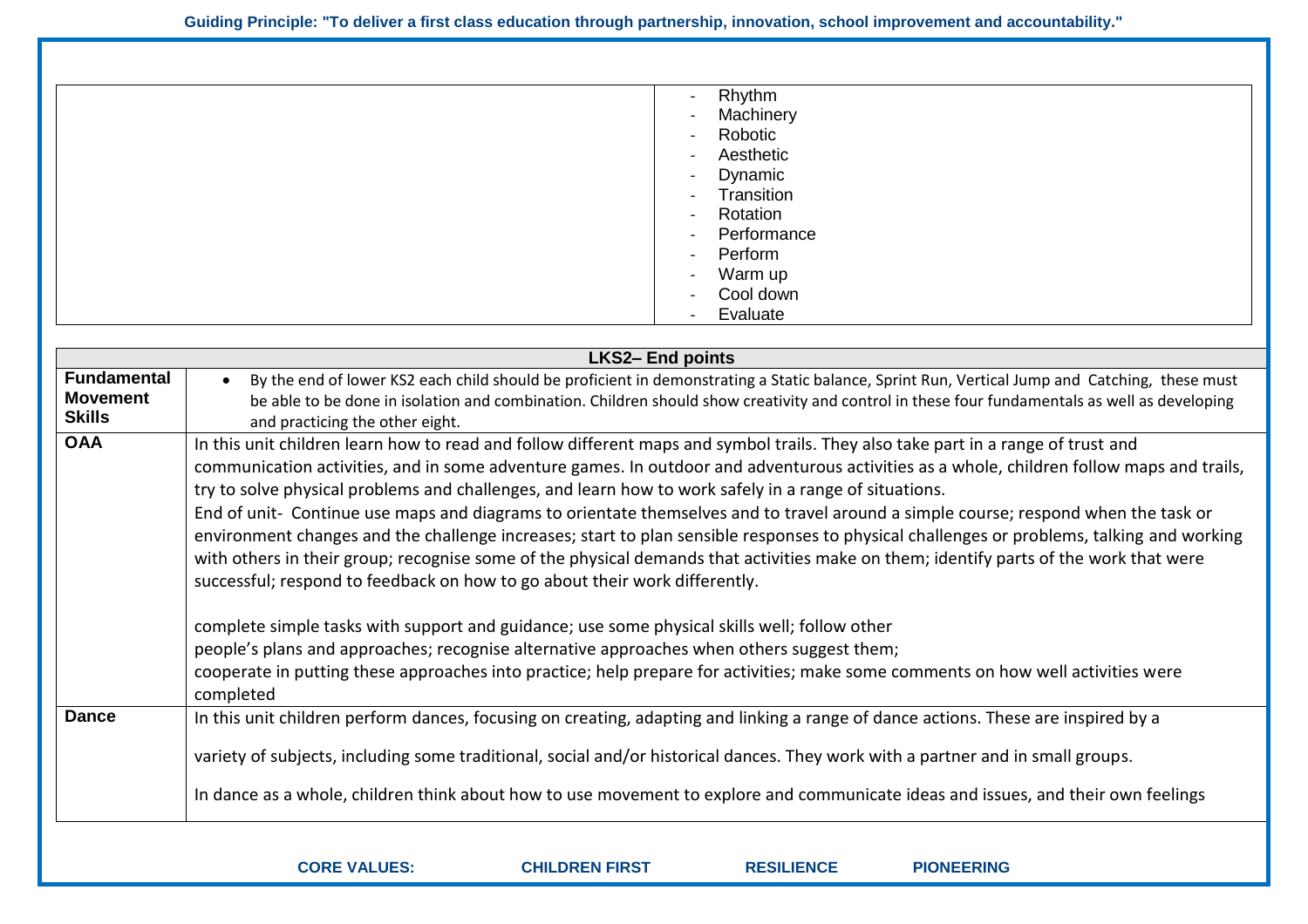|                  | and thoughts. As they work, they develop an awareness of the historical and cultural origins of different dances.                                                                            |  |  |  |  |
|------------------|----------------------------------------------------------------------------------------------------------------------------------------------------------------------------------------------|--|--|--|--|
|                  | End of unit- demonstrate some basic skills; perform movements with control; try to show a sense of dynamics and expressive qualities                                                         |  |  |  |  |
|                  | when dancing; contribute basic ideas to the structure of a                                                                                                                                   |  |  |  |  |
|                  | dance; come up with basic responses to a stimulus; show some understanding of why they                                                                                                       |  |  |  |  |
|                  |                                                                                                                                                                                              |  |  |  |  |
|                  | need to warm up and cool down; use simple words to describe and interpret dance                                                                                                              |  |  |  |  |
| Net/wall         | This unit lays the foundations for future net/wall games units, in which children will transfer their skills and tactics to games that involve using a range of                              |  |  |  |  |
| <b>Games</b>     | equipment to strike a ball after it has bounced or on the volley. They will play games on bigger courts with higher nets, using balls that bounce higher                                     |  |  |  |  |
|                  | and move faster, and will learn other net/wall games, eg badminton, squash and volleyball. They will also spend time developing effective serving                                            |  |  |  |  |
|                  | techniques and tactics use forehand shots increasingly well in the games they play; ; use the skills they prefer with competence and consistency;; start to<br>choose and use some tactics;  |  |  |  |  |
|                  | play cooperatively with a partner; apply rules consistently and fairly; recognise how these games make their bodies work; pick out what they and others                                      |  |  |  |  |
|                  | do well and suggest ideas for practices                                                                                                                                                      |  |  |  |  |
| <b>Invasion</b>  | In this unit children learn simple attacking tactics using a range of equipment and skills, and start to think about how to organise themselves                                              |  |  |  |  |
| <b>Games</b>     | to defend their goals. They start by playing small, uneven-sided games, and move on to even-sided games. In all games activities, children                                                   |  |  |  |  |
|                  | think about how to use skills, strategies and tactics to outwit the opposition. In invasion games, they enter their opponent's territory with                                                |  |  |  |  |
|                  | the 'ball' and try to get into good positions for shooting or reaching the 'goal'.4                                                                                                          |  |  |  |  |
|                  | End of unit- play games with some fluency and accuracy, using a range of throwing and catching                                                                                               |  |  |  |  |
|                  | techniques; find ways of attacking successfully when using other skills; use a variety of simple                                                                                             |  |  |  |  |
|                  | tactics for attacking well, keeping possession of the ball as a team, and getting into positions                                                                                             |  |  |  |  |
|                  | to score; know the rules of the games; understand that they need to defend as well as attack;                                                                                                |  |  |  |  |
|                  | understand how strength, stamina and speed can be improved by playing invasion games;<br>lead a partner through short warm-up routines; watch and describe others' performances, as          |  |  |  |  |
|                  | well as their own, and suggest practices that will help them and others to play better                                                                                                       |  |  |  |  |
| <b>Athletics</b> | In this unit children concentrate on developing good basic running, jumping and throwing techniques. They are set challenges for                                                             |  |  |  |  |
|                  | distance and time that involve using different styles and combinations of running, jumping and throwing.                                                                                     |  |  |  |  |
|                  | As in all athletic activities, children think about how to achieve the greatest possible speed, height, distance or accuracy.                                                                |  |  |  |  |
|                  | End of unit- understand and demonstrate the difference between sprinting and running for sustained<br>periods; know and demonstrate a range of throwing techniques; throw with some accuracy |  |  |  |  |
|                  | and power into a target area; perform a range of jumps, showing consistent technique and                                                                                                     |  |  |  |  |
|                  | sometimes using a short run-up; play different roles in small groups; relate different types of                                                                                              |  |  |  |  |
|                  | activity to different heart rates and body temperatures, and use some of these activities when                                                                                               |  |  |  |  |
|                  | warming up; compare and contrast performances using appropriate language                                                                                                                     |  |  |  |  |
|                  | <b>CORE VALUES:</b><br><b>CHILDREN FIRST</b><br><b>PIONEERING</b><br><b>RESILIENCE</b>                                                                                                       |  |  |  |  |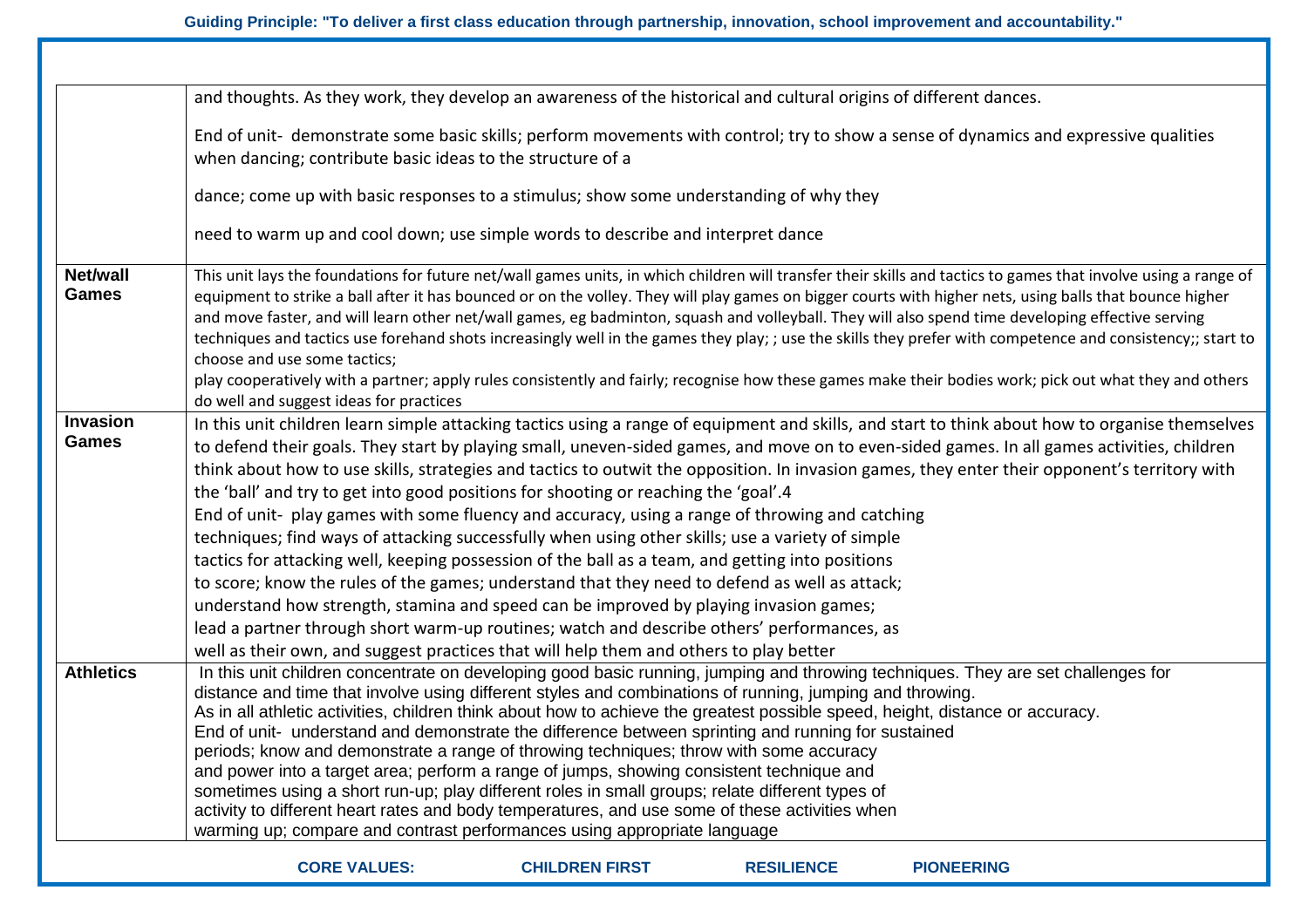| Year 4: PE skills progression                                                   |                                                                      |
|---------------------------------------------------------------------------------|----------------------------------------------------------------------|
| <b>KS2: Subject content</b>                                                     | <b>Self-evaluating Performance</b>                                   |
| Pupils should continue to apply and develop a broader range of skills,          | Watch, describe and evaluate the effectiveness of performances,      |
| learning how to use them in different ways and to link them to make actions     | giving ideas for improvements.                                       |
| and sequences of movement.                                                      |                                                                      |
| They should enjoy communicating, collaborating and competing with each          | Modify their use of skills or techniques to achieve a better result. |
| other. They should develop an understanding of how to improve in different      |                                                                      |
| physical activities and sports and learn how to evaluate and recognise their    |                                                                      |
| own success.                                                                    |                                                                      |
| Pupils should be taught to:                                                     |                                                                      |
| use running, jumping, throwing and catching in isolation and in                 |                                                                      |
| combination                                                                     |                                                                      |
| play competitive games, modified where appropriate [for example,<br>$\bullet$   |                                                                      |
| badminton, basketball, cricket, football, hockey, netball, rounders and         |                                                                      |
| tennis], and apply basic principles suitable for attacking and                  |                                                                      |
| defending                                                                       |                                                                      |
| develop flexibility, strength, technique, control and balance [for<br>$\bullet$ |                                                                      |
| example, through athletics and gymnastics]                                      |                                                                      |
| perform dances using a range of movement patterns                               |                                                                      |
| take part in outdoor and adventurous activity challenges both                   |                                                                      |
| individually and within a team                                                  |                                                                      |
| compare their performances with previous ones and demonstrate                   |                                                                      |
| improvement to                                                                  |                                                                      |
| achieve their personal best.                                                    |                                                                      |
| <b>Game related Skill acquisition-</b>                                          | <b>Game related vocabulary</b>                                       |
| Use a bat, racquet or stick (hockey) to hit a ball or shuttlecock with accuracy | High                                                                 |
| and control.                                                                    | Low                                                                  |
| Accurately serve underarm.                                                      | Space                                                                |
| Build a rally with a partner.                                                   | Opponent                                                             |
| Use at least two different shots in a game situation.                           | target                                                               |
| Use hand-eye coordination to strike a moving and stationary ball.               | throw                                                                |
| Develop different ways of throwing and catching.                                | catch                                                                |
| Move with the ball using a range of techniques showing control and fluency.     | feed                                                                 |
| Pass the ball with increasing speed, accuracy and success in a game             | aiming                                                               |
| situation.                                                                      | Chest pass                                                           |
| Occasionally contribute towards helping their team to keep and win back         | agility                                                              |
| possession of the ball in a team game.                                          | push pass                                                            |
|                                                                                 |                                                                      |
| <b>CORE VALUES:</b><br><b>CHILDREN FIRST</b>                                    | <b>RESILIENCE</b><br><b>PIONEERING</b>                               |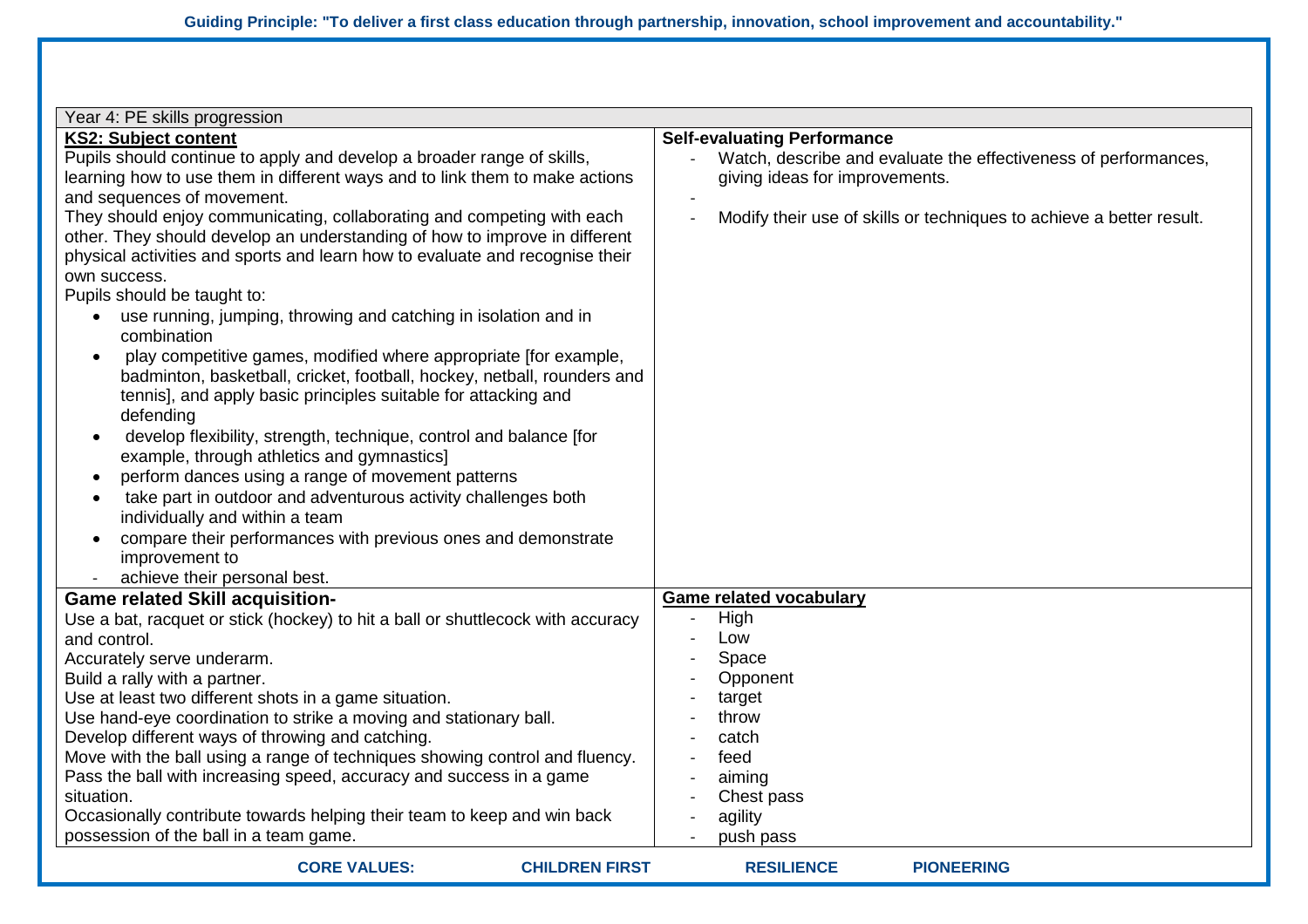| Make the best use of space to pass and receive the ball.<br>Use a range of attacking and defending skills and techniques in a game.<br>Use fielding skills as an individual to prevent a player from scoring.<br>Vary the tactics they use in a game.<br>Adapt rules to alter games.                                                                                                                                                                                                                                                                     | Bounce pass<br>Opponent<br>Movement<br>Accurate<br>dodging<br>Control<br>Signalling<br>Evaluate<br><b>Tactics</b><br>Overarm<br>under arm<br><b>Rules</b><br>Warm up<br>Cool down                                                                                                                                                          |
|----------------------------------------------------------------------------------------------------------------------------------------------------------------------------------------------------------------------------------------------------------------------------------------------------------------------------------------------------------------------------------------------------------------------------------------------------------------------------------------------------------------------------------------------------------|--------------------------------------------------------------------------------------------------------------------------------------------------------------------------------------------------------------------------------------------------------------------------------------------------------------------------------------------|
| Dance related skill acquisition<br>Identify and repeat the movement patterns and actions of a chosen dance<br>style.<br>Compose a dance that reflects the chosen dance style.<br>Confidently improvise with a partner or on their own.<br>Compose longer dance sequences in a small group.<br>Demonstrate precision and some control in response to stimuli.<br>Begin to vary dynamics and develop actions and motifs in response to<br>stimuli.<br>Demonstrate rhythm and special awareness.<br>Change parts of a dance as a result of self-evaluation. | Dance related vocabulary<br>Unison<br><b>Flow</b><br>Choreograph<br><b>Bouncy</b><br>Formation<br>Canon<br><b>Explore</b><br>Audience<br>Narrative<br>Character<br>Transition<br>Mirroring<br><b>Music</b><br><b>Beats</b><br>Rhythm matching Gestures Performance Perform<br>Warm up<br>Cool down Evaluate<br><b>Stimuli</b><br>Improvise |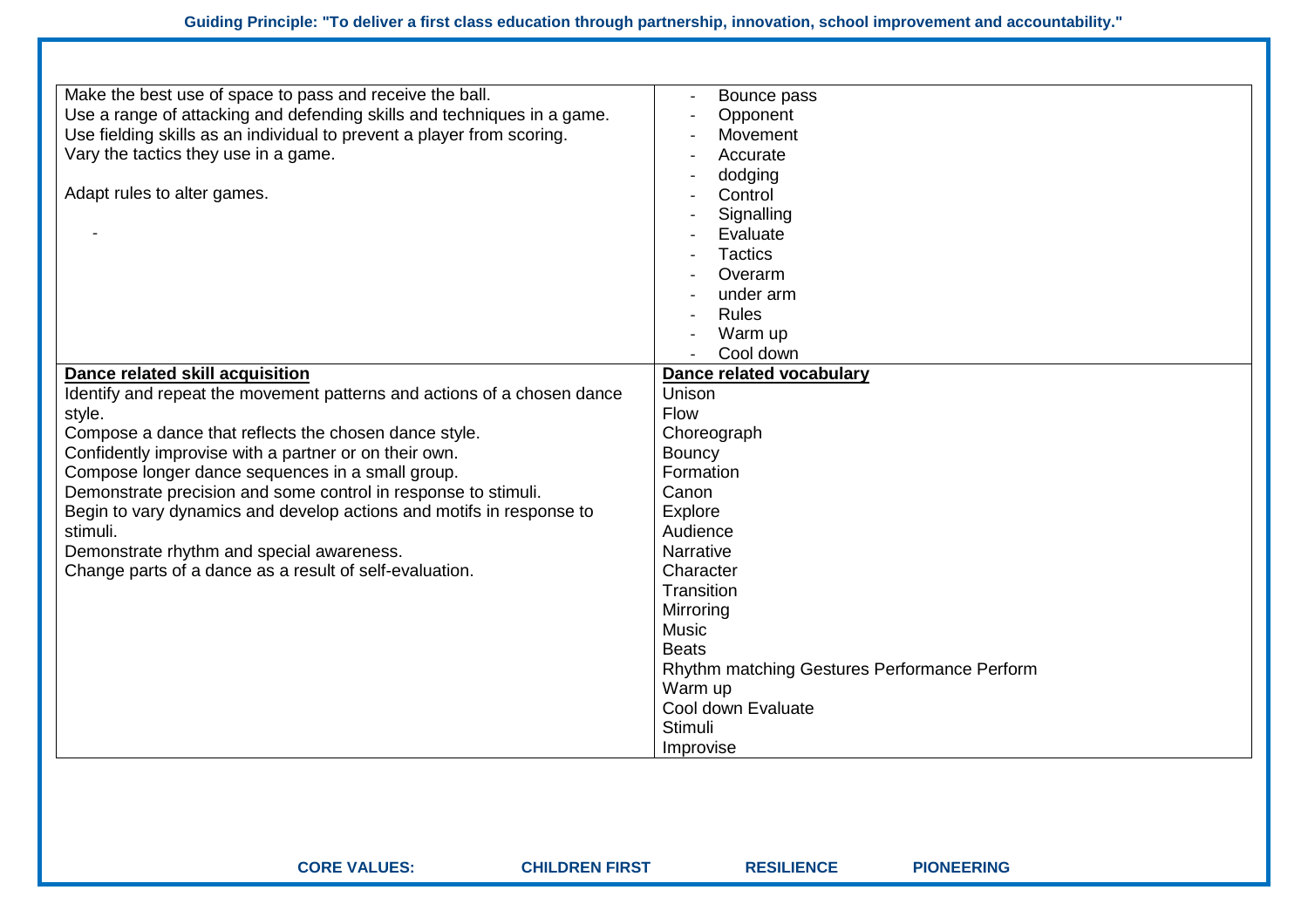|                                                        | <b>LKS2 - End points</b>                                                                                                                                                                                                                                                                                                                                                                                                                                                                                                                                                                                                                                                                                                                                                                                                                                                                                                                                                                                                                                                                                                                                                                                                                       |  |  |  |  |  |
|--------------------------------------------------------|------------------------------------------------------------------------------------------------------------------------------------------------------------------------------------------------------------------------------------------------------------------------------------------------------------------------------------------------------------------------------------------------------------------------------------------------------------------------------------------------------------------------------------------------------------------------------------------------------------------------------------------------------------------------------------------------------------------------------------------------------------------------------------------------------------------------------------------------------------------------------------------------------------------------------------------------------------------------------------------------------------------------------------------------------------------------------------------------------------------------------------------------------------------------------------------------------------------------------------------------|--|--|--|--|--|
| <b>Fundamental</b><br><b>Movement</b><br><b>Skills</b> | By the end of lower KS2 each child should be proficient in demonstrating a Static balance, Sprint Run, Vertical Jump and Catching, these must<br>be able to be done in isolation and combination. Children should show creativity and control in these four fundamentals as well as developing<br>and practicing the other eight.                                                                                                                                                                                                                                                                                                                                                                                                                                                                                                                                                                                                                                                                                                                                                                                                                                                                                                              |  |  |  |  |  |
| <b>OAA</b>                                             | In this unit children learn how to read and follow different maps and symbol trails. They also take part in a range of trust and<br>communication activities, and in some adventure games. In outdoor and adventurous activities as a whole, children follow maps and trails,<br>try to solve physical problems and challenges, and learn how to work safely in a range of situations.<br>End of unit- Continue use maps and diagrams to orientate themselves and to travel around a simple course; respond when the task or<br>environment changes and the challenge increases; start to plan sensible responses to physical challenges or problems, talking and working<br>with others in their group; recognise some of the physical demands that activities make on them; identify parts of the work that were<br>successful; respond to feedback on how to go about their work differently.<br>complete simple tasks with support and guidance; use some physical skills well; follow other<br>people's plans and approaches; recognise alternative approaches when others suggest them;<br>cooperate in putting these approaches into practice; help prepare for activities; make some comments on how well activities were<br>completed |  |  |  |  |  |
| <b>Dance</b>                                           | In this unit children perform dances, focusing on creating, adapting and linking a range of dance actions. These are inspired by a<br>variety of subjects, including some traditional, social and/or historical dances. They work with a partner and in small groups.<br>In dance as a whole, children think about how to use movement to explore and communicate ideas and issues, and their own feelings<br>and thoughts. As they work, they develop an awareness of the historical and cultural origins of different dances.<br>End of unit- demonstrate some basic skills; perform movements with control; try to show a sense of dynamics and expressive qualities<br>when dancing; contribute basic ideas to the structure of a<br>dance; come up with basic responses to a stimulus; show some understanding of why they<br>need to warm up and cool down; use simple words to describe and interpret dance                                                                                                                                                                                                                                                                                                                             |  |  |  |  |  |
| <b>Net/wall</b><br><b>Games</b>                        | This unit lays the foundations for future net/wall games units, in which children will transfer their skills and tactics to games that involve using a range of<br>equipment to strike a ball after it has bounced or on the volley. They will play games on bigger courts with higher nets, using balls that bounce higher<br>and move faster, and will learn other net/wall games, eg badminton, squash and volleyball. They will also spend time developing effective serving<br>techniques and tactics                                                                                                                                                                                                                                                                                                                                                                                                                                                                                                                                                                                                                                                                                                                                     |  |  |  |  |  |
|                                                        | <b>CHILDREN FIRST</b><br><b>RESILIENCE</b><br><b>PIONEERING</b><br><b>CORE VALUES:</b>                                                                                                                                                                                                                                                                                                                                                                                                                                                                                                                                                                                                                                                                                                                                                                                                                                                                                                                                                                                                                                                                                                                                                         |  |  |  |  |  |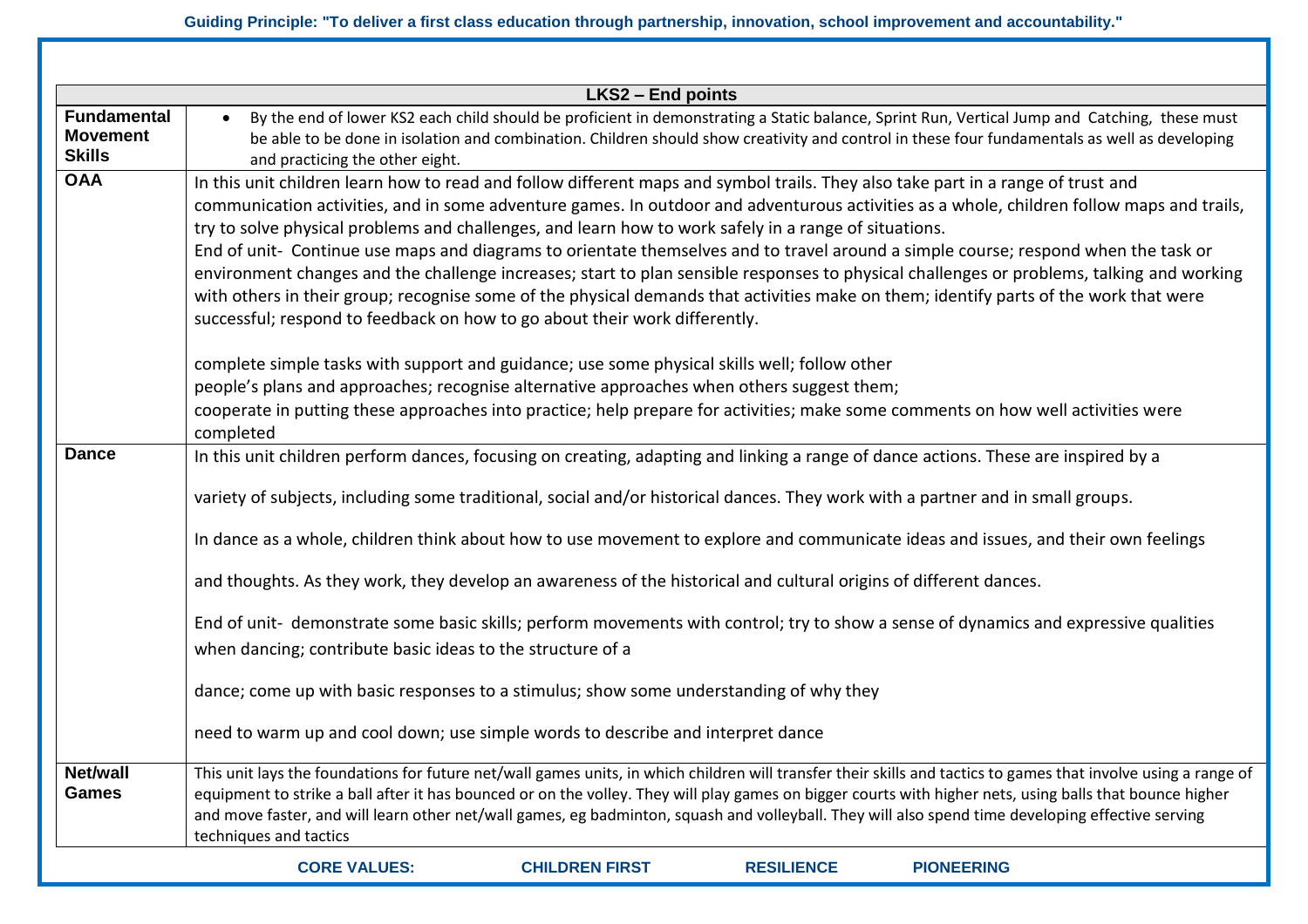|                                 | use forehand shots increasingly well in the games they play; ; use the skills they prefer with competence and consistency;; start to choose and use some<br>tactics;                                                                                                                                                                                                                                                                                                                                                                                                                                                                                                                                                                                                                                                                                                                                                                                                                                                                                                                                                                                                                                                              |
|---------------------------------|-----------------------------------------------------------------------------------------------------------------------------------------------------------------------------------------------------------------------------------------------------------------------------------------------------------------------------------------------------------------------------------------------------------------------------------------------------------------------------------------------------------------------------------------------------------------------------------------------------------------------------------------------------------------------------------------------------------------------------------------------------------------------------------------------------------------------------------------------------------------------------------------------------------------------------------------------------------------------------------------------------------------------------------------------------------------------------------------------------------------------------------------------------------------------------------------------------------------------------------|
|                                 | play cooperatively with a partner; apply rules consistently and fairly; recognise how these games make their bodies work; pick out what they and others<br>do well and suggest ideas for practices                                                                                                                                                                                                                                                                                                                                                                                                                                                                                                                                                                                                                                                                                                                                                                                                                                                                                                                                                                                                                                |
| <b>Invasion</b><br><b>Games</b> | In this unit children learn simple attacking tactics using a range of equipment and skills, and start to think about how to organise themselves<br>to defend their goals. They start by playing small, uneven-sided games, and move on to even-sided games. In all games activities, children<br>think about how to use skills, strategies and tactics to outwit the opposition. In invasion games, they enter their opponent's territory with<br>the 'ball' and try to get into good positions for shooting or reaching the 'goal'.4<br>End of unit- play games with some fluency and accuracy, using a range of throwing and catching<br>techniques; find ways of attacking successfully when using other skills; use a variety of simple<br>tactics for attacking well, keeping possession of the ball as a team, and getting into positions<br>to score; know the rules of the games; understand that they need to defend as well as attack;<br>understand how strength, stamina and speed can be improved by playing invasion games;<br>lead a partner through short warm-up routines; watch and describe others' performances, as<br>well as their own, and suggest practices that will help them and others to play better |
| <b>Athletics</b>                | In this unit children concentrate on developing good basic running, jumping and throwing techniques. They are set challenges for<br>distance and time that involve using different styles and combinations of running, jumping and throwing.<br>As in all athletic activities, children think about how to achieve the greatest possible speed, height, distance or accuracy.<br>End of unit- understand and demonstrate the difference between sprinting and running for sustained<br>periods; know and demonstrate a range of throwing techniques; throw with some accuracy<br>and power into a target area; perform a range of jumps, showing consistent technique and<br>sometimes using a short run-up; play different roles in small groups; relate different types of<br>activity to different heart rates and body temperatures, and use some of these activities when<br>warming up; compare and contrast performances using appropriate language                                                                                                                                                                                                                                                                        |
|                                 |                                                                                                                                                                                                                                                                                                                                                                                                                                                                                                                                                                                                                                                                                                                                                                                                                                                                                                                                                                                                                                                                                                                                                                                                                                   |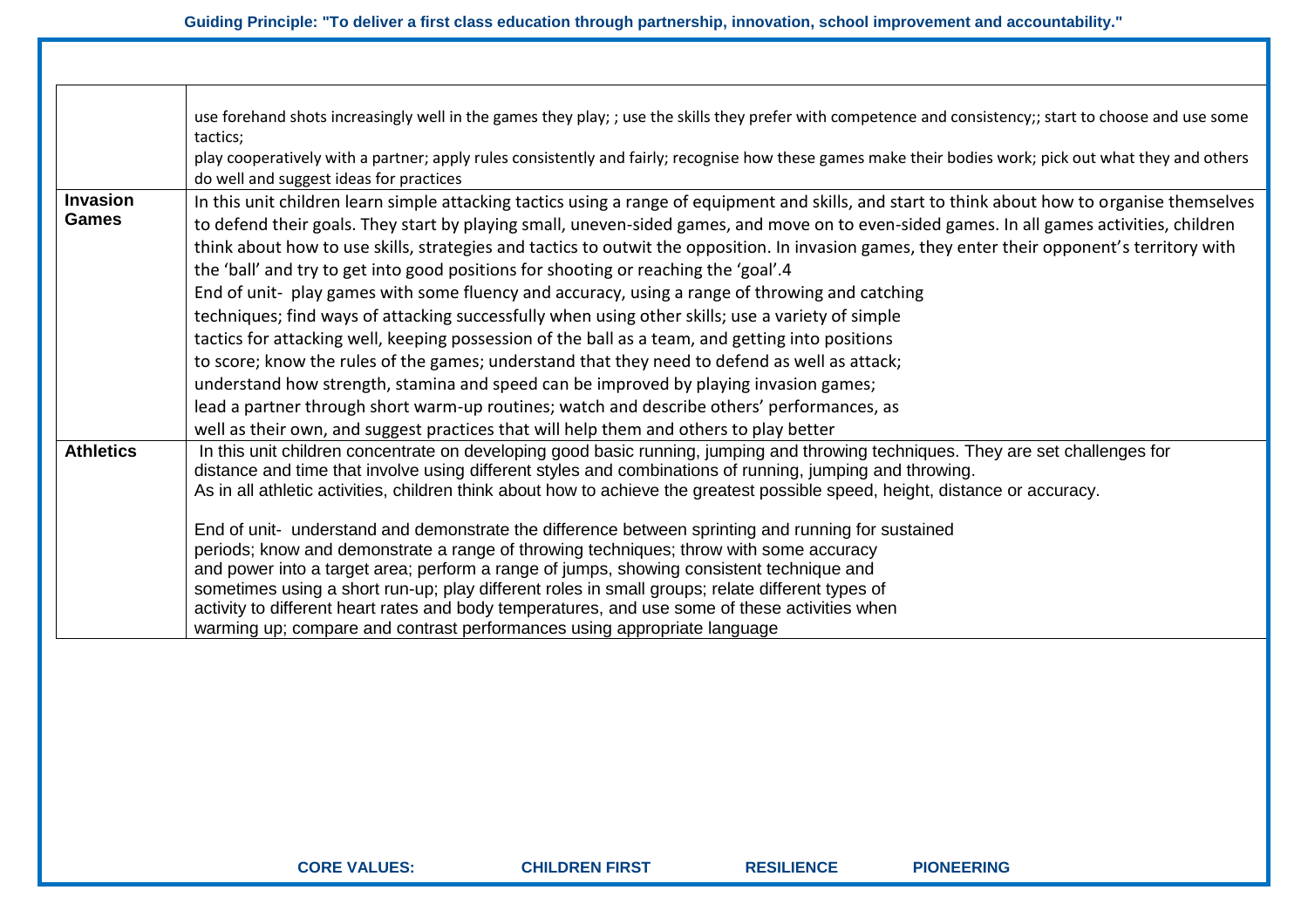| Year 5: PE skills progression                                                   |                                                                     |
|---------------------------------------------------------------------------------|---------------------------------------------------------------------|
| <b>KS2: Subject content</b>                                                     | <b>Self-evaluating Performance</b>                                  |
| Pupils should continue to apply and develop a broader range of skills,          | Choose and use criteria to evaluate own and others performance.     |
| learning how to use them in different ways and to link them to make actions     |                                                                     |
| and sequences of movement.                                                      | Explain why they have used particular skills or techniques, and the |
| They should enjoy communicating, collaborating and competing with each          | effect they have had on their performance.                          |
| other. They should develop an understanding of how to improve in different      |                                                                     |
| physical activities and sports and learn how to evaluate and recognise their    |                                                                     |
| own success.                                                                    |                                                                     |
| Pupils should be taught to:                                                     |                                                                     |
| use running, jumping, throwing and catching in isolation and in                 |                                                                     |
| combination                                                                     |                                                                     |
| play competitive games, modified where appropriate [for example,<br>$\bullet$   |                                                                     |
| badminton, basketball, cricket, football, hockey, netball, rounders and         |                                                                     |
| tennis], and apply basic principles suitable for attacking and                  |                                                                     |
| defending                                                                       |                                                                     |
| develop flexibility, strength, technique, control and balance [for<br>$\bullet$ |                                                                     |
| example, through athletics and gymnastics]                                      |                                                                     |
| perform dances using a range of movement patterns<br>$\bullet$                  |                                                                     |
| take part in outdoor and adventurous activity challenges both<br>$\bullet$      |                                                                     |
| individually and within a team                                                  |                                                                     |
| compare their performances with previous ones and demonstrate<br>$\bullet$      |                                                                     |
| improvement to                                                                  |                                                                     |
| achieve their personal best.                                                    |                                                                     |
| <b>Game related Skill acquisition-</b>                                          | <b>Game related vocabulary</b>                                      |
| Use different techniques to hit a ball.                                         | Chest pass                                                          |
| Identify and apply techniques for hitting a tennis ball.                        | push pass                                                           |
| Explore when different shots are used.                                          | space                                                               |
| Develop a backhand technique and use it in a game.                              | opponent                                                            |
| Practise techniques for all strokes.                                            | target                                                              |
| Consolidate different ways of throwing and catching and know when each is       | movement accurate                                                   |
| appropriate in a game.                                                          | control                                                             |
| Use a variety of ways to dribble in a game with success.                        | signalling                                                          |
| Use ball skills in various ways, and begin to link together.                    | balance                                                             |
| Pass a ball with speed and accuracy using appropriate techniques in a game      | strength                                                            |
| situation.                                                                      | agility                                                             |
| Keep and win back possession of the ball effectively in a team game.            | Throw                                                               |
| Demonstrate an increasing awareness of space.                                   | Send                                                                |
| <b>CHILDREN FIRST</b><br><b>CORE VALUES:</b>                                    | <b>RESILIENCE</b><br><b>PIONEERING</b>                              |
|                                                                                 |                                                                     |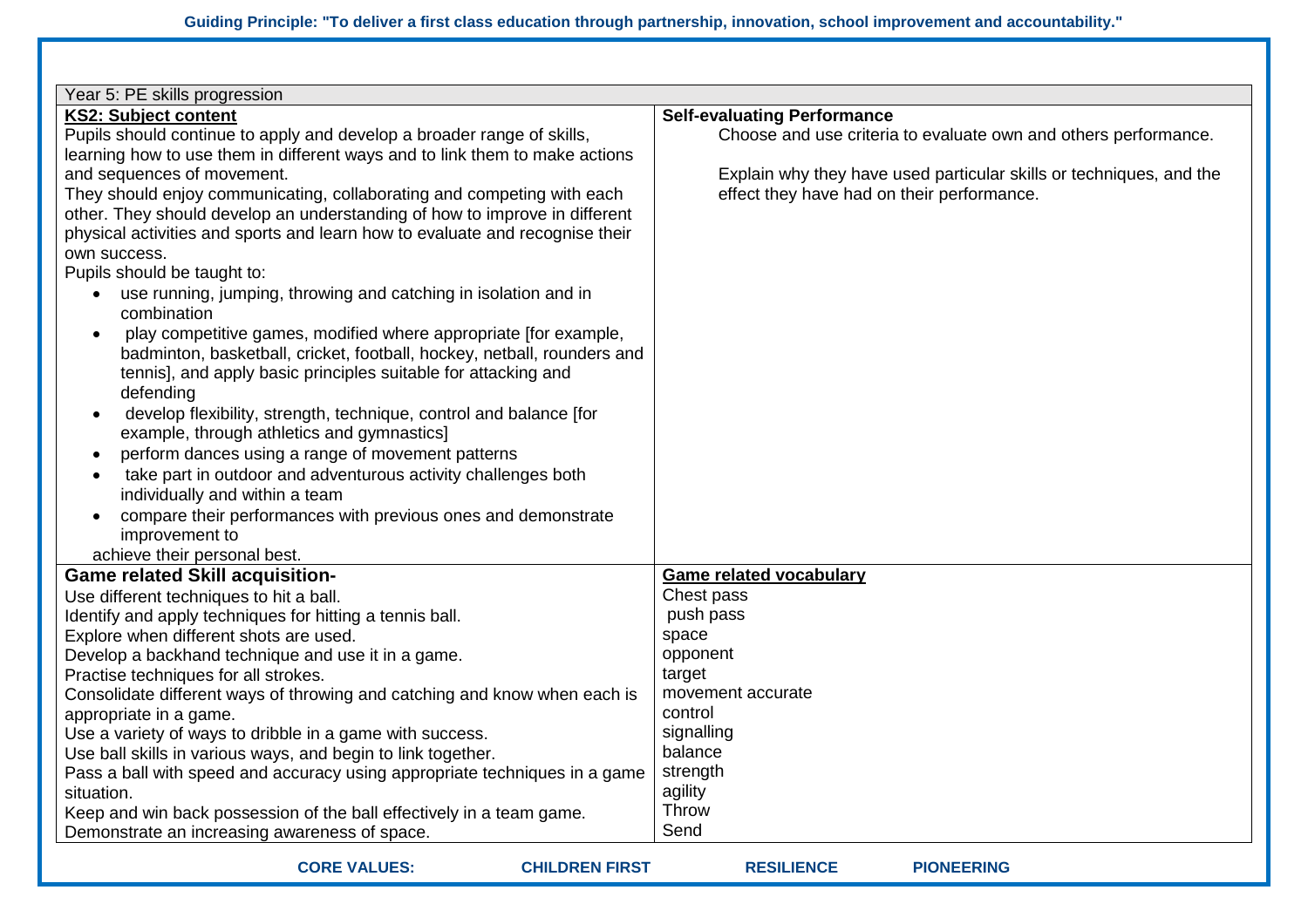| Choose the best tactics for attacking and defending.<br>Shoot in a game.<br>Use fielding skills as a team to prevent the opposition from scoring.<br>Know when to pass and when to dribble in a game.<br>Devise and adapt rules to create their own game.<br>Dance related skill acquisition<br>Identify and repeat the movement patterns and actions of a chosen dance<br>style.<br>Compose individual, partner and group dances that reflect the chosen dance<br>style.<br>Show a change of pace and timing in their movements.<br>Develop an awareness of their use of space.<br>Demonstrate imagination and creativity in the movements they devise in<br>response to stimuli.<br>Use transitions to link motifs smoothly together.<br>Improvise with confidence, still demonstrating fluency across the sequence.<br>Ensure their actions fit the rhythm of the music. | Receive<br>Catch<br>Calling<br>dodging<br>Striking<br>Hitting<br>Fielding<br>Chasing<br>Rolling<br>Movement<br>team work Overarm<br>under arm<br>scoring<br>Evaluate<br>Health<br><b>Fitness</b><br><b>Well-being Tactical</b><br>Warm up<br>Cool down<br>Dance related vocabulary<br>Turn<br>Gesture<br>Jump<br><b>Stillness</b><br>Travel<br>Expression<br>Clarity<br>Mimic<br>Mime<br>Formation<br><b>Explore Relationship Timing</b> |
|-----------------------------------------------------------------------------------------------------------------------------------------------------------------------------------------------------------------------------------------------------------------------------------------------------------------------------------------------------------------------------------------------------------------------------------------------------------------------------------------------------------------------------------------------------------------------------------------------------------------------------------------------------------------------------------------------------------------------------------------------------------------------------------------------------------------------------------------------------------------------------|------------------------------------------------------------------------------------------------------------------------------------------------------------------------------------------------------------------------------------------------------------------------------------------------------------------------------------------------------------------------------------------------------------------------------------------|
| Modify parts of a sequence as a result of self or peer evaluation.<br><b>CORE VALUES:</b><br><b>CHILDREN FIRST</b>                                                                                                                                                                                                                                                                                                                                                                                                                                                                                                                                                                                                                                                                                                                                                          | <b>Music</b><br><b>Movement Patterns</b><br><b>Motif</b><br>Music<br><b>Beats</b><br>Rhythm Machinery Performance Perform<br>Robotic<br>Action<br><b>RESILIENCE</b><br><b>PIONEERING</b>                                                                                                                                                                                                                                                 |
|                                                                                                                                                                                                                                                                                                                                                                                                                                                                                                                                                                                                                                                                                                                                                                                                                                                                             |                                                                                                                                                                                                                                                                                                                                                                                                                                          |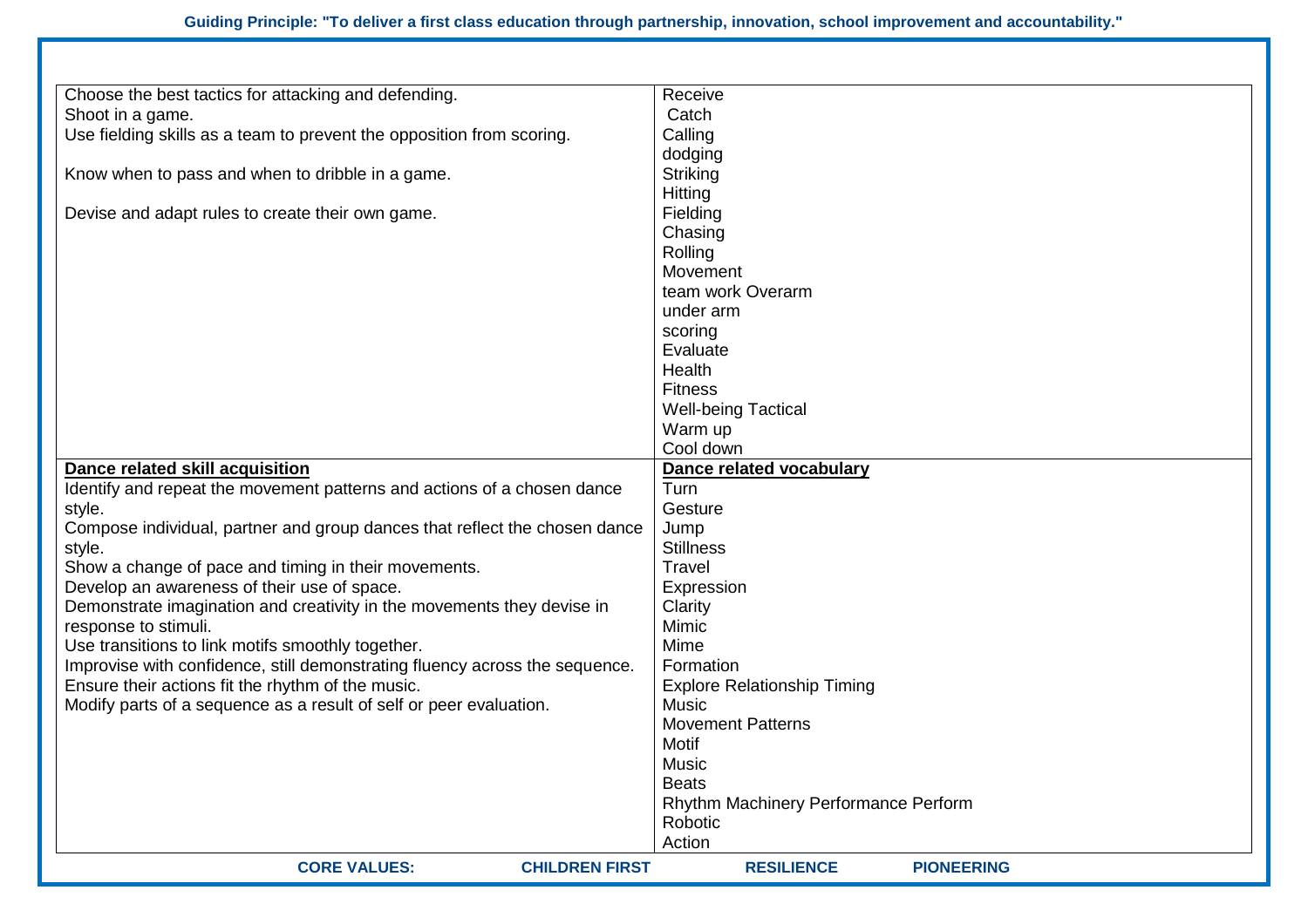**Guiding Principle: "To deliver a first class education through partnership, innovation, school improvement and accountability."**

|                                                        | Reaction                                                                                                                                                                                                                                                                                                                                                                                                                                                 |  |  |  |  |
|--------------------------------------------------------|----------------------------------------------------------------------------------------------------------------------------------------------------------------------------------------------------------------------------------------------------------------------------------------------------------------------------------------------------------------------------------------------------------------------------------------------------------|--|--|--|--|
|                                                        | Warm up<br>Cool down Evaluate Improvise                                                                                                                                                                                                                                                                                                                                                                                                                  |  |  |  |  |
|                                                        |                                                                                                                                                                                                                                                                                                                                                                                                                                                          |  |  |  |  |
|                                                        |                                                                                                                                                                                                                                                                                                                                                                                                                                                          |  |  |  |  |
|                                                        |                                                                                                                                                                                                                                                                                                                                                                                                                                                          |  |  |  |  |
|                                                        | Year 5 - End points                                                                                                                                                                                                                                                                                                                                                                                                                                      |  |  |  |  |
| <b>Fundamental</b><br><b>Movement</b><br><b>Skills</b> | End of unit-<br>By the end of this unit children should be able to have mastered all of the FMS, they should be competent, confident and creative in the way they<br>perform each skill.                                                                                                                                                                                                                                                                 |  |  |  |  |
| <b>OAA</b>                                             | In this unit children develop their orienteering and problem-solving skills in familiar and unfamiliar situations and environments.                                                                                                                                                                                                                                                                                                                      |  |  |  |  |
|                                                        | Throughout, there is an emphasis on building trust and working as a team. In outdoor and adventurous activities as a whole, children follow<br>maps and trails, try to solve physical problems and challenges, and learn how to work safely in a range of situations.                                                                                                                                                                                    |  |  |  |  |
|                                                        | End of unit- work confidently in familiar and changing environments; adapt quickly to new situations;                                                                                                                                                                                                                                                                                                                                                    |  |  |  |  |
|                                                        | devise and put into practice a range of solutions to problems and challenges; understand                                                                                                                                                                                                                                                                                                                                                                 |  |  |  |  |
|                                                        | clearly the nature of a challenge or problem and what they want to achieve; take a leading<br>role when working with others; prepare efficiently and safely; identify and respond to events                                                                                                                                                                                                                                                              |  |  |  |  |
|                                                        | as they happen; identify effective performances and solutions; take the lead in planning to                                                                                                                                                                                                                                                                                                                                                              |  |  |  |  |
|                                                        | improve weaknesses                                                                                                                                                                                                                                                                                                                                                                                                                                       |  |  |  |  |
| <b>Dance</b>                                           | In this unit children learn different styles of dance and focus on dancing with other people. They create, perform and watch dances in a<br>range of styles, working with partners and groups. In dance as a whole, children think about how to use movement to explore and<br>communicate ideas and issues, and their own feelings and thoughts. As they work, they develop an awareness of the historical and cultural<br>origins of different dances. |  |  |  |  |
|                                                        | End of unit-                                                                                                                                                                                                                                                                                                                                                                                                                                             |  |  |  |  |
|                                                        | compose motifs and plan dances creatively and collaboratively in groups; adapt and refine                                                                                                                                                                                                                                                                                                                                                                |  |  |  |  |
|                                                        | the way they use weight, space and rhythm in their dances to express themselves in the style                                                                                                                                                                                                                                                                                                                                                             |  |  |  |  |
|                                                        | of dance they use; perform different styles of dance clearly and fluently; organise their own                                                                                                                                                                                                                                                                                                                                                            |  |  |  |  |
|                                                        | warm-up and cool-down exercises; show an understanding of safe exercising; recognise and                                                                                                                                                                                                                                                                                                                                                                 |  |  |  |  |
|                                                        | <b>CORE VALUES:</b><br><b>RESILIENCE</b><br><b>PIONEERING</b><br><b>CHILDREN FIRST</b>                                                                                                                                                                                                                                                                                                                                                                   |  |  |  |  |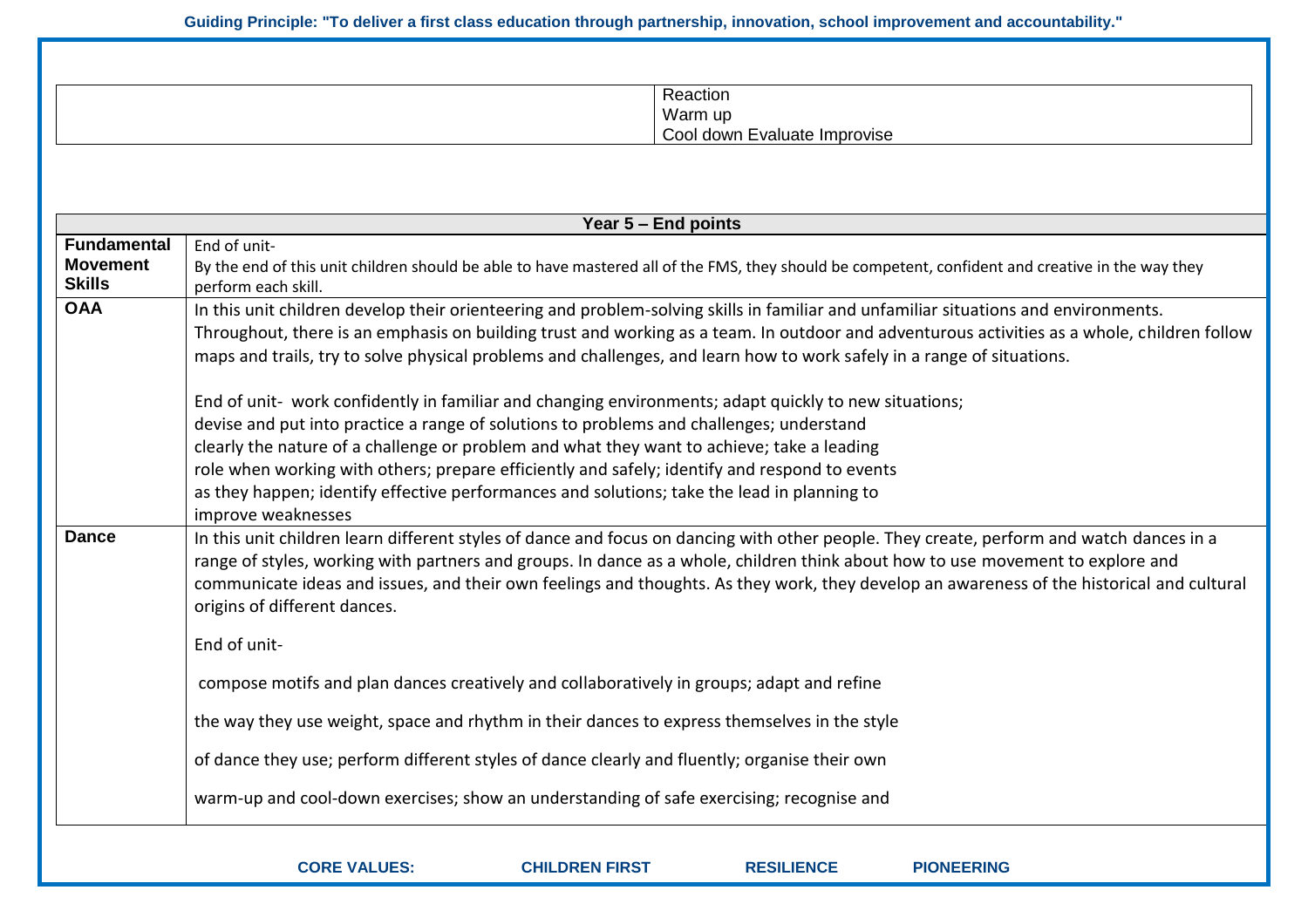|                                 | comment on dances, showing an understanding of style; suggest ways to improve their own and other people's work                                                                                                                                                                                                                                                                                                                                                                                                                                                                                                                                                                                                                                                                                                                                                                                                                                                                                                                                                                                                            |                       |                   |                   |  |
|---------------------------------|----------------------------------------------------------------------------------------------------------------------------------------------------------------------------------------------------------------------------------------------------------------------------------------------------------------------------------------------------------------------------------------------------------------------------------------------------------------------------------------------------------------------------------------------------------------------------------------------------------------------------------------------------------------------------------------------------------------------------------------------------------------------------------------------------------------------------------------------------------------------------------------------------------------------------------------------------------------------------------------------------------------------------------------------------------------------------------------------------------------------------|-----------------------|-------------------|-------------------|--|
| <b>Striking and</b><br>fielding | <b>ABOUT THE UNIT-</b><br>In this unit children develop the range and quality of their skills and understanding. They learn how to play the different roles of bowler,<br>wicket-keeper, backstop, fielder and batter. In all games activities, children have to think about how they use skills, strategies and tactics to<br>outwit the opposition. In striking and fielding games, players achieve this by striking a ball and trying to deceive or avoid fielders, so that<br>they can run between wickets or around bases to score runs. When fielding, they try to prevent runs or points being scored.<br>End of unit-strike a bowled ball; use a range of fielding skills, eg catching, throwing, bowling,<br>intercepting, with growing control and consistency; work collaboratively in pairs, group<br>activities and small-sided games; use and apply the basic rules consistently and fairly;<br>understand and implement a range of tactics in games; recognise the activities and exercises<br>that need including in a warm up; identify their own strengths and suggest practices to help<br>them improve |                       |                   |                   |  |
| <b>Invasion</b><br><b>Games</b> | <b>ABOUT THE UNIT-</b><br>In this unit children improve their defending and attacking play. They start to play even-sided mini-versions of invasion games, focusing on<br>just two games throughout the unit, eg football and hockey, netball and rugby, basketball and rugby. In all games activities, children think<br>about how to use skills, strategies and tactics to outwit the opposition. In invasion games, they enter their opponent's territory with the<br>'ball' and try to get into good positions for shooting or reaching the 'goal'.<br>End of unit-<br>use different techniques for passing, controlling, dribbling and shooting the ball in games;<br>apply basic principles of team play to keep possession of the ball; use marking, tackling and/<br>or interception to improve their defence; play effectively as part of a team; know what<br>position they are playing in and how to contribute when attacking and defending; plan<br>practices and warm ups to get ready for playing safely; recognise their own and others'                                                                   |                       |                   |                   |  |
| <b>Athletics</b>                | strengths and weaknesses in games; suggest ideas that will improve performance<br>In this unit children focus on developing their technical understanding of athletic activity. They learn how to set targets and improve<br>their performance in a range of running, jumping and throwing activities.<br>As in all athletic activities, children think about how to achieve the greatest possible speed, height, distance or accuracy.<br>End of unit-<br>choose the best pace for a running event, so that they can sustain their running and improve<br>on a personal target; show control at take-off in jumping activities; show accuracy and good<br>technique when throwing for distance; organise and manage an athletic event well;<br>understand how stamina and power help people to perform well in different athletic<br>activities; identify good athletic performance and explain why it is good, using agreed criteria                                                                                                                                                                                     |                       |                   |                   |  |
|                                 | <b>CORE VALUES:</b>                                                                                                                                                                                                                                                                                                                                                                                                                                                                                                                                                                                                                                                                                                                                                                                                                                                                                                                                                                                                                                                                                                        | <b>CHILDREN FIRST</b> | <b>RESILIENCE</b> | <b>PIONEERING</b> |  |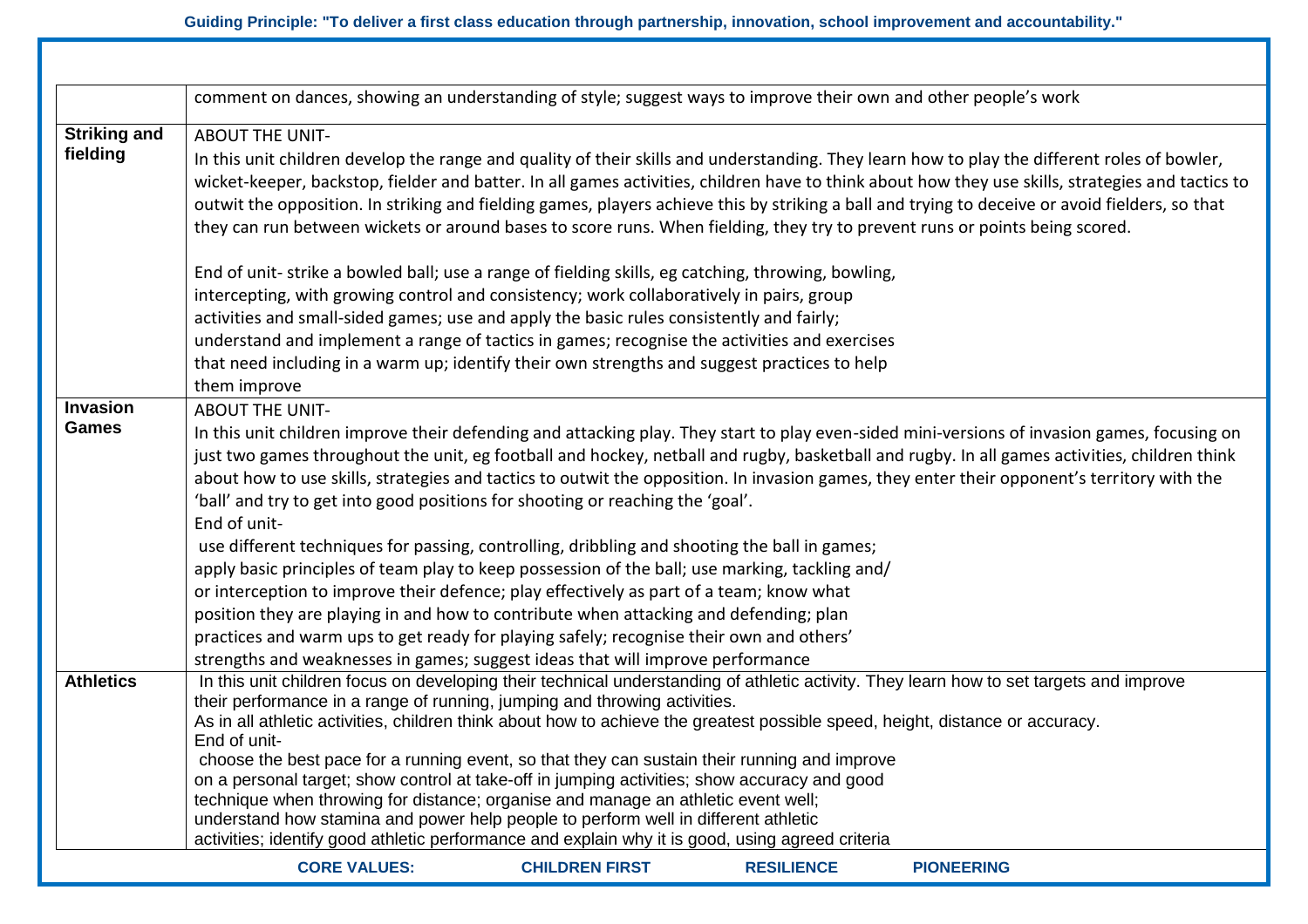| Year 6: PE skills progression                                                   |                                                            |
|---------------------------------------------------------------------------------|------------------------------------------------------------|
| <b>KS2: Subject content</b>                                                     | <b>Self-evaluating Performance</b>                         |
| Pupils should continue to apply and develop a broader range of skills,          | Thoroughly evaluate their own and others' work, suggesting |
| learning how to use them in different ways and to link them to make actions     | thoughtful and appropriate improvements.                   |
| and sequences of movement.                                                      |                                                            |
| They should enjoy communicating, collaborating and competing with each          |                                                            |
| other. They should develop an understanding of how to improve in different      |                                                            |
| physical activities and sports and learn how to evaluate and recognise their    |                                                            |
| own success.                                                                    |                                                            |
| Pupils should be taught to:                                                     |                                                            |
| use running, jumping, throwing and catching in isolation and in<br>combination  |                                                            |
| play competitive games, modified where appropriate [for example,                |                                                            |
| badminton, basketball, cricket, football, hockey, netball, rounders and         |                                                            |
| tennis], and apply basic principles suitable for attacking and                  |                                                            |
| defending                                                                       |                                                            |
| develop flexibility, strength, technique, control and balance [for<br>$\bullet$ |                                                            |
| example, through athletics and gymnastics]                                      |                                                            |
| perform dances using a range of movement patterns<br>$\bullet$                  |                                                            |
| take part in outdoor and adventurous activity challenges both<br>$\bullet$      |                                                            |
| individually and within a team                                                  |                                                            |
| compare their performances with previous ones and demonstrate                   |                                                            |
| improvement to                                                                  |                                                            |
| achieve their personal best.                                                    |                                                            |
| <b>Game related Skill acquisition-</b>                                          | <b>Game related vocabulary</b>                             |
|                                                                                 | <b>Dribble Pass</b>                                        |
| Hit a bowled ball over longer distances.                                        | Invasion                                                   |
| Use good hand-eye coordination to be able to direct a ball when striking or     | Signal<br>Receive                                          |
| hitting.<br>Understand how to serve in order to start a game.                   | <b>Tackle</b>                                              |
| Throw and catch accurately and successfully under pressure in a game.           | Defend                                                     |
| Show confidence in using ball skills in various ways in a game situation and    | Attack                                                     |
| link these together effectively.                                                | Accuracy                                                   |
| Choose and make the best pass in a game situation and link a range of skills    | team work                                                  |
| together with fluency. E.g. passing and receiving the ball whilst moving.       | strategy                                                   |
|                                                                                 | agility                                                    |
|                                                                                 |                                                            |
| <b>CORE VALUES:</b><br><b>CHILDREN FIRST</b>                                    | <b>RESILIENCE</b><br><b>PIONEERING</b>                     |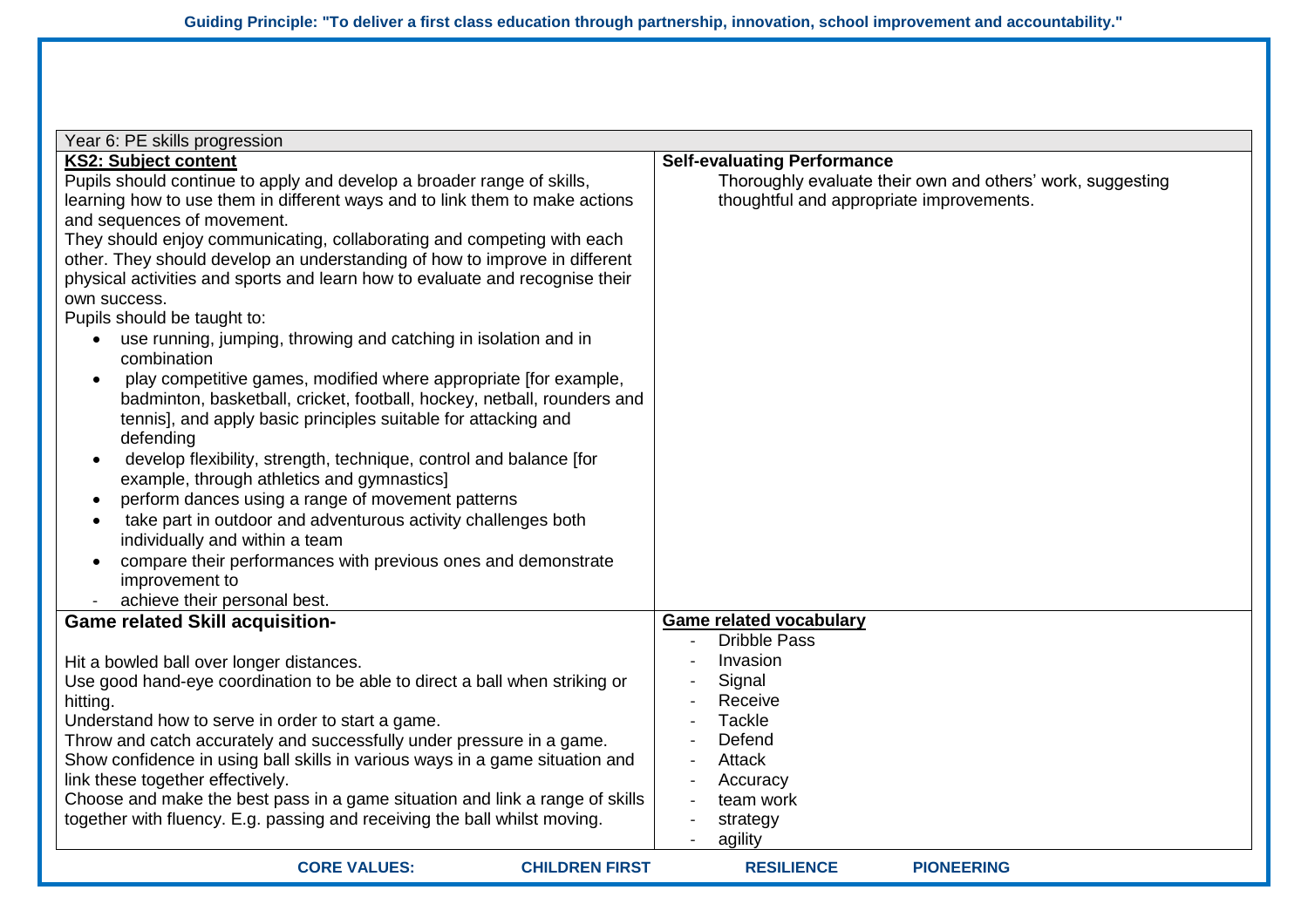| Demonstrate a good awareness of space.<br>dodging<br>Think ahead and create a plan of attack or defence.<br>technique<br>Apply knowledge of skills for attacking and defending.<br>Throw<br>Work as a team to develop fielding strategies to prevent the opposition from<br>Send<br>scoring.<br>Catch<br>Follow and create complicated rules to play a game successfully.<br>Calling<br>Communicate plans to others during a game.<br>Striking<br>Lead others during a game.<br>Hitting<br>Fielding<br>Chasing<br>Rolling<br><b>Bowling</b><br>Overarm<br>under arm<br>space movement scoring<br><b>Fitness</b><br>Well-being<br>Evaluate<br>Warm up<br>Cool down |  |
|-------------------------------------------------------------------------------------------------------------------------------------------------------------------------------------------------------------------------------------------------------------------------------------------------------------------------------------------------------------------------------------------------------------------------------------------------------------------------------------------------------------------------------------------------------------------------------------------------------------------------------------------------------------------|--|
| Dance related skill acquisition<br>Dance related vocabulary<br>. Identify and repeat the movement patterns and actions of a chosen dance<br>Turn<br>Gesture<br>style.                                                                                                                                                                                                                                                                                                                                                                                                                                                                                             |  |
| Compose individual, partner and group dances that reflect the chosen dance<br>Jump                                                                                                                                                                                                                                                                                                                                                                                                                                                                                                                                                                                |  |
| stillness<br>style.                                                                                                                                                                                                                                                                                                                                                                                                                                                                                                                                                                                                                                               |  |
| Use dramatic expression in dance movements and motifs.<br>travel                                                                                                                                                                                                                                                                                                                                                                                                                                                                                                                                                                                                  |  |
| Perform with confidence, using a range of movement patterns.<br>expression                                                                                                                                                                                                                                                                                                                                                                                                                                                                                                                                                                                        |  |
| Demonstrate strong and controlled movements throughout a dance<br>Combine                                                                                                                                                                                                                                                                                                                                                                                                                                                                                                                                                                                         |  |
| clarity<br>sequence.                                                                                                                                                                                                                                                                                                                                                                                                                                                                                                                                                                                                                                              |  |
| Combine flexibility, techniques and movements to create a fluent sequence.<br>mimic                                                                                                                                                                                                                                                                                                                                                                                                                                                                                                                                                                               |  |
| Move appropriately and with the required style in relation to the stimulus.<br>mime                                                                                                                                                                                                                                                                                                                                                                                                                                                                                                                                                                               |  |
| Show a change of pace and timing in their movements.<br>Explore                                                                                                                                                                                                                                                                                                                                                                                                                                                                                                                                                                                                   |  |
| Move rhythmically and accurately in dance sequences.<br>timing                                                                                                                                                                                                                                                                                                                                                                                                                                                                                                                                                                                                    |  |
| Improvise with confidence, still demonstrating fluency across their sequence.<br>movement<br>Dance with fluency and control, linking all movements and ensuring that<br><b>Structure</b>                                                                                                                                                                                                                                                                                                                                                                                                                                                                          |  |
| transitions flow.<br>Fluent                                                                                                                                                                                                                                                                                                                                                                                                                                                                                                                                                                                                                                       |  |
| Demonstrate consistent precision when performing dance sequences.<br>patterns                                                                                                                                                                                                                                                                                                                                                                                                                                                                                                                                                                                     |  |
| <b>CORE VALUES:</b><br><b>CHILDREN FIRST</b><br><b>RESILIENCE</b><br><b>PIONEERING</b>                                                                                                                                                                                                                                                                                                                                                                                                                                                                                                                                                                            |  |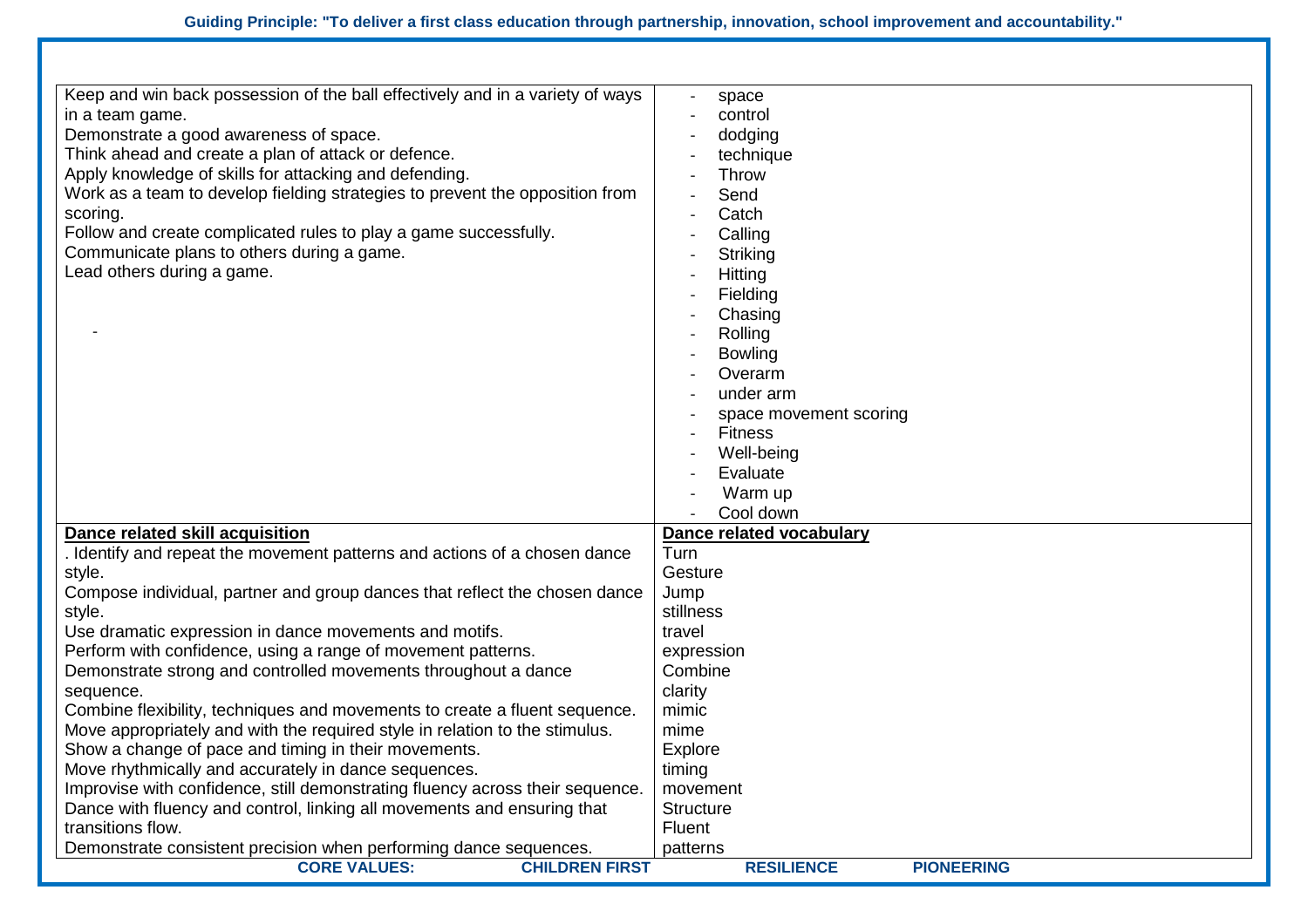|                          | Modify some elements of a sequence as a result of self and peer evaluation.                                                                       | Music motif<br>music beats Performance<br>Perform<br>rhythm                                                                                                                                                                                                                                                                                                                                                              |  |
|--------------------------|---------------------------------------------------------------------------------------------------------------------------------------------------|--------------------------------------------------------------------------------------------------------------------------------------------------------------------------------------------------------------------------------------------------------------------------------------------------------------------------------------------------------------------------------------------------------------------------|--|
|                          |                                                                                                                                                   | <b>Fitness</b>                                                                                                                                                                                                                                                                                                                                                                                                           |  |
|                          |                                                                                                                                                   | Health and well being Warm up                                                                                                                                                                                                                                                                                                                                                                                            |  |
|                          |                                                                                                                                                   | Cool down                                                                                                                                                                                                                                                                                                                                                                                                                |  |
|                          |                                                                                                                                                   | Evaluate<br>Improvise                                                                                                                                                                                                                                                                                                                                                                                                    |  |
|                          |                                                                                                                                                   |                                                                                                                                                                                                                                                                                                                                                                                                                          |  |
| <b>UKS2 - End points</b> |                                                                                                                                                   |                                                                                                                                                                                                                                                                                                                                                                                                                          |  |
| <b>Fundamental</b>       | End of unit-                                                                                                                                      |                                                                                                                                                                                                                                                                                                                                                                                                                          |  |
| <b>Movement</b>          | By the end of this unit children should be able to have mastered all of the FMS, they should be competent, confident and creative in the way they |                                                                                                                                                                                                                                                                                                                                                                                                                          |  |
| <b>Skills</b>            | perform each skill.                                                                                                                               |                                                                                                                                                                                                                                                                                                                                                                                                                          |  |
| <b>OAA</b>               | In this unit children develop their orienteering and problem-solving skills in familiar and unfamiliar situations and environments.               |                                                                                                                                                                                                                                                                                                                                                                                                                          |  |
|                          | Throughout, there is an emphasis on building trust and working as a team. In outdoor and adventurous activities as a whole, children follow       |                                                                                                                                                                                                                                                                                                                                                                                                                          |  |
|                          | maps and trails, try to solve physical problems and challenges, and learn how to work safely in a range of situations.                            |                                                                                                                                                                                                                                                                                                                                                                                                                          |  |
|                          | End of unit- work confidently in familiar and changing environments; adapt quickly to new situations;                                             |                                                                                                                                                                                                                                                                                                                                                                                                                          |  |
|                          | devise and put into practice a range of solutions to problems and challenges; understand                                                          |                                                                                                                                                                                                                                                                                                                                                                                                                          |  |
|                          | clearly the nature of a challenge or problem and what they want to achieve; take a leading                                                        |                                                                                                                                                                                                                                                                                                                                                                                                                          |  |
|                          | role when working with others; prepare efficiently and safely; identify and respond to events                                                     |                                                                                                                                                                                                                                                                                                                                                                                                                          |  |
|                          | as they happen; identify effective performances and solutions; take the lead in planning to                                                       |                                                                                                                                                                                                                                                                                                                                                                                                                          |  |
|                          | improve weaknesses                                                                                                                                |                                                                                                                                                                                                                                                                                                                                                                                                                          |  |
| <b>Dance</b>             | origins of different dances.                                                                                                                      | In this unit children learn different styles of dance and focus on dancing with other people. They create, perform and watch dances in a<br>range of styles, working with partners and groups. In dance as a whole, children think about how to use movement to explore and<br>communicate ideas and issues, and their own feelings and thoughts. As they work, they develop an awareness of the historical and cultural |  |
|                          | End of unit-                                                                                                                                      |                                                                                                                                                                                                                                                                                                                                                                                                                          |  |
|                          | compose motifs and plan dances creatively and collaboratively in groups; adapt and refine                                                         |                                                                                                                                                                                                                                                                                                                                                                                                                          |  |

the way they use weight, space and rhythm in their dances to express themselves in the style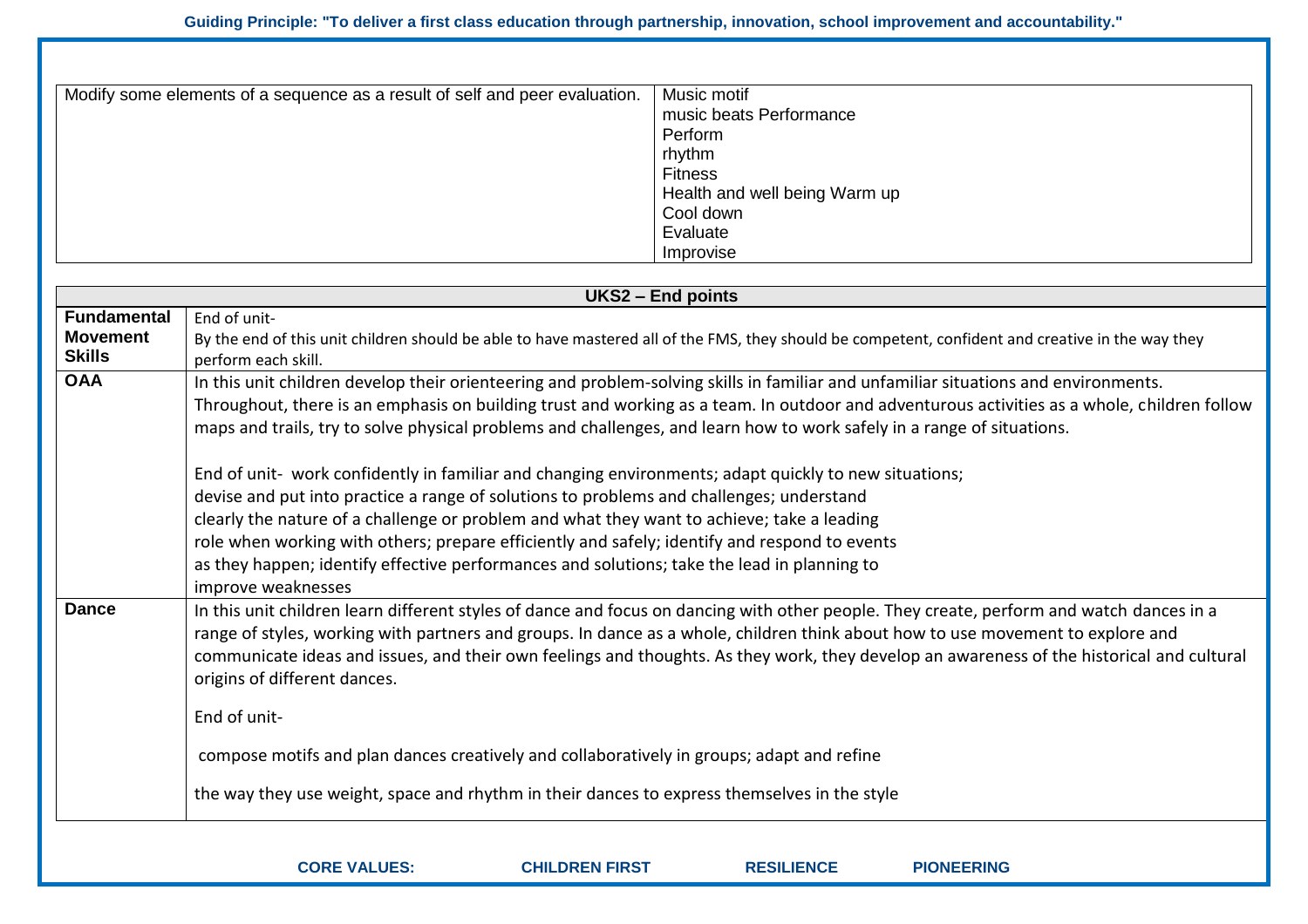|                                 | of dance they use; perform different styles of dance clearly and fluently; organise their own                                                                                                                                                                                                                                                                                                                                                                                                                                                                                                                                                                                                                                                                                                                                                                                                                                                                                                                                                                                                                                              |  |  |
|---------------------------------|--------------------------------------------------------------------------------------------------------------------------------------------------------------------------------------------------------------------------------------------------------------------------------------------------------------------------------------------------------------------------------------------------------------------------------------------------------------------------------------------------------------------------------------------------------------------------------------------------------------------------------------------------------------------------------------------------------------------------------------------------------------------------------------------------------------------------------------------------------------------------------------------------------------------------------------------------------------------------------------------------------------------------------------------------------------------------------------------------------------------------------------------|--|--|
|                                 | warm-up and cool-down exercises; show an understanding of safe exercising; recognise and                                                                                                                                                                                                                                                                                                                                                                                                                                                                                                                                                                                                                                                                                                                                                                                                                                                                                                                                                                                                                                                   |  |  |
|                                 | comment on dances, showing an understanding of style; suggest ways to improve their own                                                                                                                                                                                                                                                                                                                                                                                                                                                                                                                                                                                                                                                                                                                                                                                                                                                                                                                                                                                                                                                    |  |  |
|                                 | and other people's work                                                                                                                                                                                                                                                                                                                                                                                                                                                                                                                                                                                                                                                                                                                                                                                                                                                                                                                                                                                                                                                                                                                    |  |  |
| <b>Striking and</b><br>fielding | <b>ABOUT THE UNIT-</b><br>In this unit children develop the range and quality of their skills and understanding. They learn how to play the different roles of bowler,<br>wicket-keeper, backstop, fielder and batter. In all games activities, children have to think about how they use skills, strategies and tactics to<br>outwit the opposition. In striking and fielding games, players achieve this by striking a ball and trying to deceive or avoid fielders, so that<br>they can run between wickets or around bases to score runs. When fielding, they try to prevent runs or points being scored.                                                                                                                                                                                                                                                                                                                                                                                                                                                                                                                              |  |  |
|                                 | End of unit-strike a bowled ball; use a range of fielding skills, eg catching, throwing, bowling,<br>intercepting, with growing control and consistency; work collaboratively in pairs, group<br>activities and small-sided games; use and apply the basic rules consistently and fairly;<br>understand and implement a range of tactics in games; recognise the activities and exercises<br>that need including in a warm up; identify their own strengths and suggest practices to help<br>them improve                                                                                                                                                                                                                                                                                                                                                                                                                                                                                                                                                                                                                                  |  |  |
| <b>Invasion</b><br><b>Games</b> | <b>ABOUT THE UNIT-</b><br>In this unit children improve their defending and attacking play. They start to play even-sided mini-versions of invasion games, focusing on<br>just two games throughout the unit, eg football and hockey, netball and rugby, basketball and rugby. In all games activities, children think<br>about how to use skills, strategies and tactics to outwit the opposition. In invasion games, they enter their opponent's territory with the<br>'ball' and try to get into good positions for shooting or reaching the 'goal'.<br>End of unit-<br>use different techniques for passing, controlling, dribbling and shooting the ball in games;<br>apply basic principles of team play to keep possession of the ball; use marking, tackling and/<br>or interception to improve their defence; play effectively as part of a team; know what<br>position they are playing in and how to contribute when attacking and defending; plan<br>practices and warm ups to get ready for playing safely; recognise their own and others'<br>strengths and weaknesses in games; suggest ideas that will improve performance |  |  |
| <b>Athletics</b>                | In this unit children focus on developing their technical understanding of athletic activity. They learn how to set targets and improve<br>their performance in a range of running, jumping and throwing activities.                                                                                                                                                                                                                                                                                                                                                                                                                                                                                                                                                                                                                                                                                                                                                                                                                                                                                                                       |  |  |
|                                 | As in all athletic activities, children think about how to achieve the greatest possible speed, height, distance or accuracy.                                                                                                                                                                                                                                                                                                                                                                                                                                                                                                                                                                                                                                                                                                                                                                                                                                                                                                                                                                                                              |  |  |
|                                 | <b>CORE VALUES:</b><br><b>CHILDREN FIRST</b><br><b>RESILIENCE</b><br><b>PIONEERING</b>                                                                                                                                                                                                                                                                                                                                                                                                                                                                                                                                                                                                                                                                                                                                                                                                                                                                                                                                                                                                                                                     |  |  |